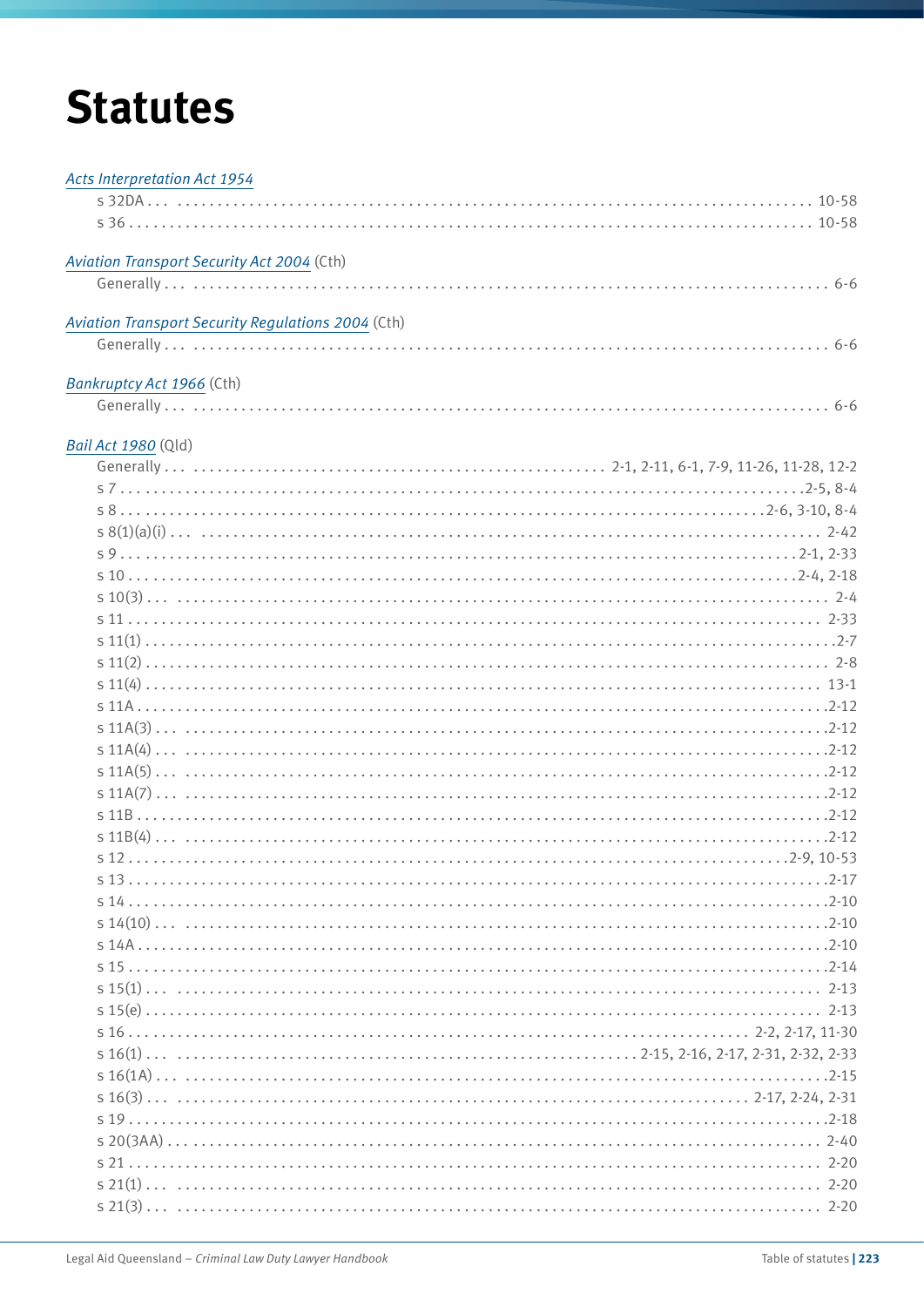|                                | Bail (Prescribed Programs) Regulation 2006 (Qld) |
|--------------------------------|--------------------------------------------------|
|                                |                                                  |
|                                |                                                  |
| Casino Control Act 1982 (Qld)  |                                                  |
|                                |                                                  |
|                                |                                                  |
|                                |                                                  |
|                                |                                                  |
|                                | s100                                             |
|                                |                                                  |
|                                |                                                  |
|                                |                                                  |
|                                |                                                  |
|                                |                                                  |
|                                |                                                  |
|                                |                                                  |
|                                |                                                  |
|                                |                                                  |
|                                |                                                  |
|                                |                                                  |
|                                |                                                  |
|                                |                                                  |
|                                |                                                  |
|                                |                                                  |
|                                |                                                  |
|                                |                                                  |
|                                |                                                  |
|                                |                                                  |
| Childrens Court Act 1992 (Qld) |                                                  |

s 5 . . . . 11-3 s 5(2) . . . . 11-3 s 20 . . . . 10-56, 11-7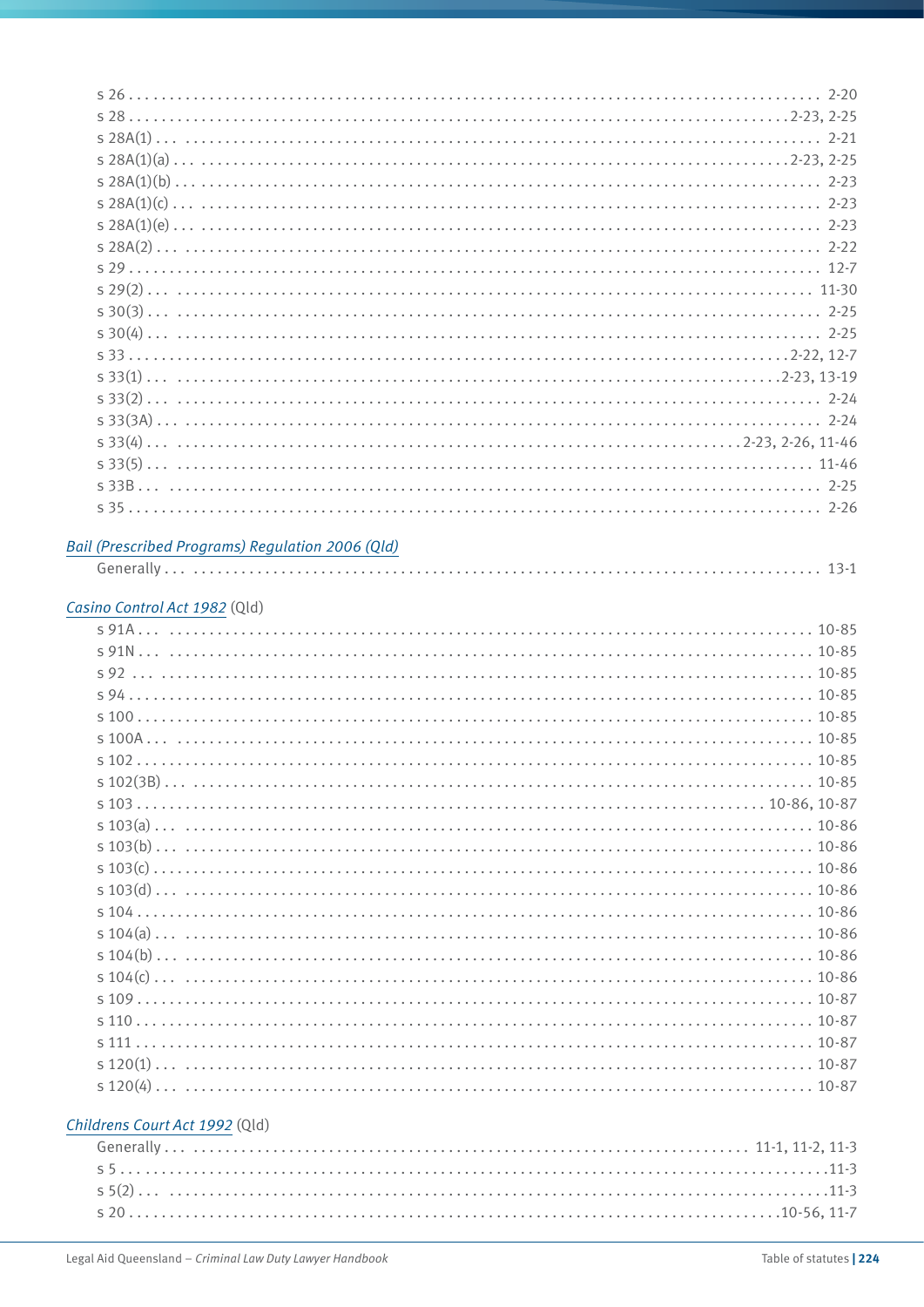| Classification of Computer Games and Images Act 1995 (Qld) |  |
|------------------------------------------------------------|--|
|                                                            |  |
|                                                            |  |
| Classification of Films Act 1991 (Qld)                     |  |
|                                                            |  |
|                                                            |  |
| Classification of Publications Act 1991 (Qld)              |  |
|                                                            |  |
| Corrective Services Act 2000 (Qld)                         |  |
|                                                            |  |
|                                                            |  |
| Corrective Services Act 2006 (Qld)                         |  |
|                                                            |  |
|                                                            |  |
|                                                            |  |
|                                                            |  |
|                                                            |  |
|                                                            |  |
|                                                            |  |
|                                                            |  |
|                                                            |  |
|                                                            |  |
|                                                            |  |
|                                                            |  |
|                                                            |  |
|                                                            |  |
|                                                            |  |
|                                                            |  |
|                                                            |  |
|                                                            |  |
|                                                            |  |
|                                                            |  |
|                                                            |  |
|                                                            |  |
|                                                            |  |
|                                                            |  |
|                                                            |  |
|                                                            |  |
|                                                            |  |
|                                                            |  |
|                                                            |  |
|                                                            |  |
|                                                            |  |
|                                                            |  |
|                                                            |  |
|                                                            |  |
|                                                            |  |
|                                                            |  |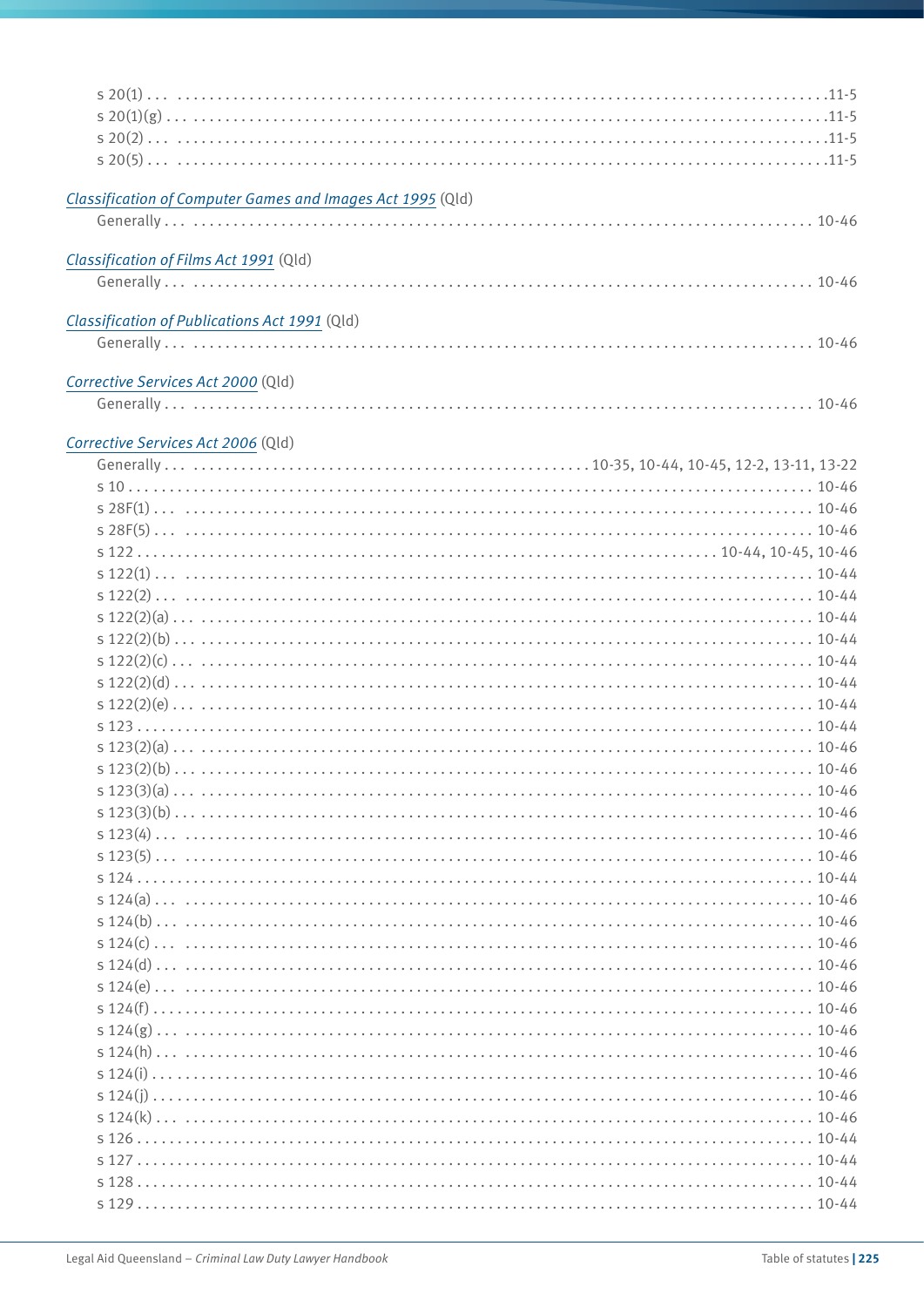#### *[Corrective Services Regulation 2006](http://www.legislation.qld.gov.au/LEGISLTN/CURRENT/C/CorServR06.pdf)* (Qld)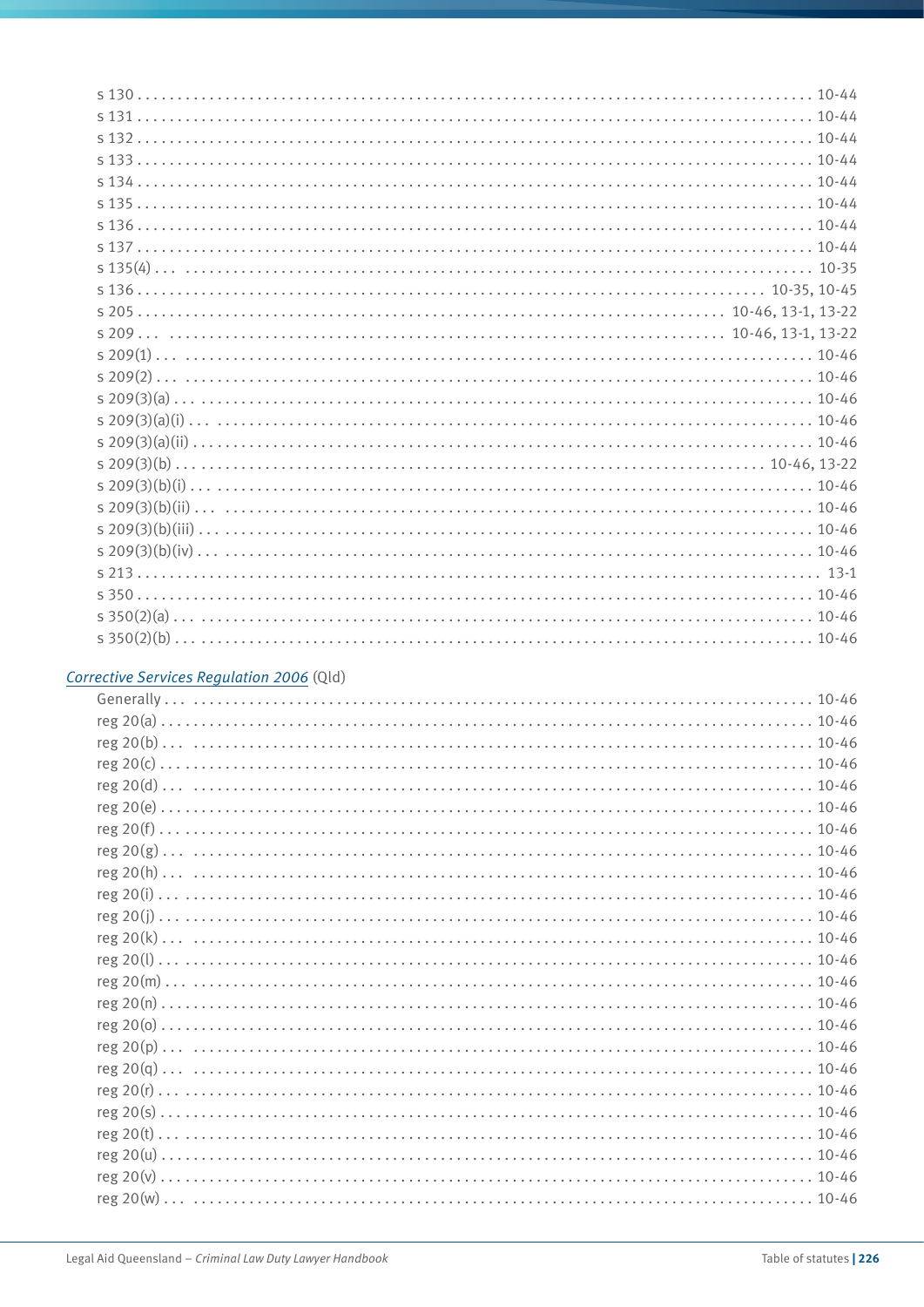# *[Crimes Act 1914](http://www.comlaw.gov.au/Current/C2012C00416)* (Cth)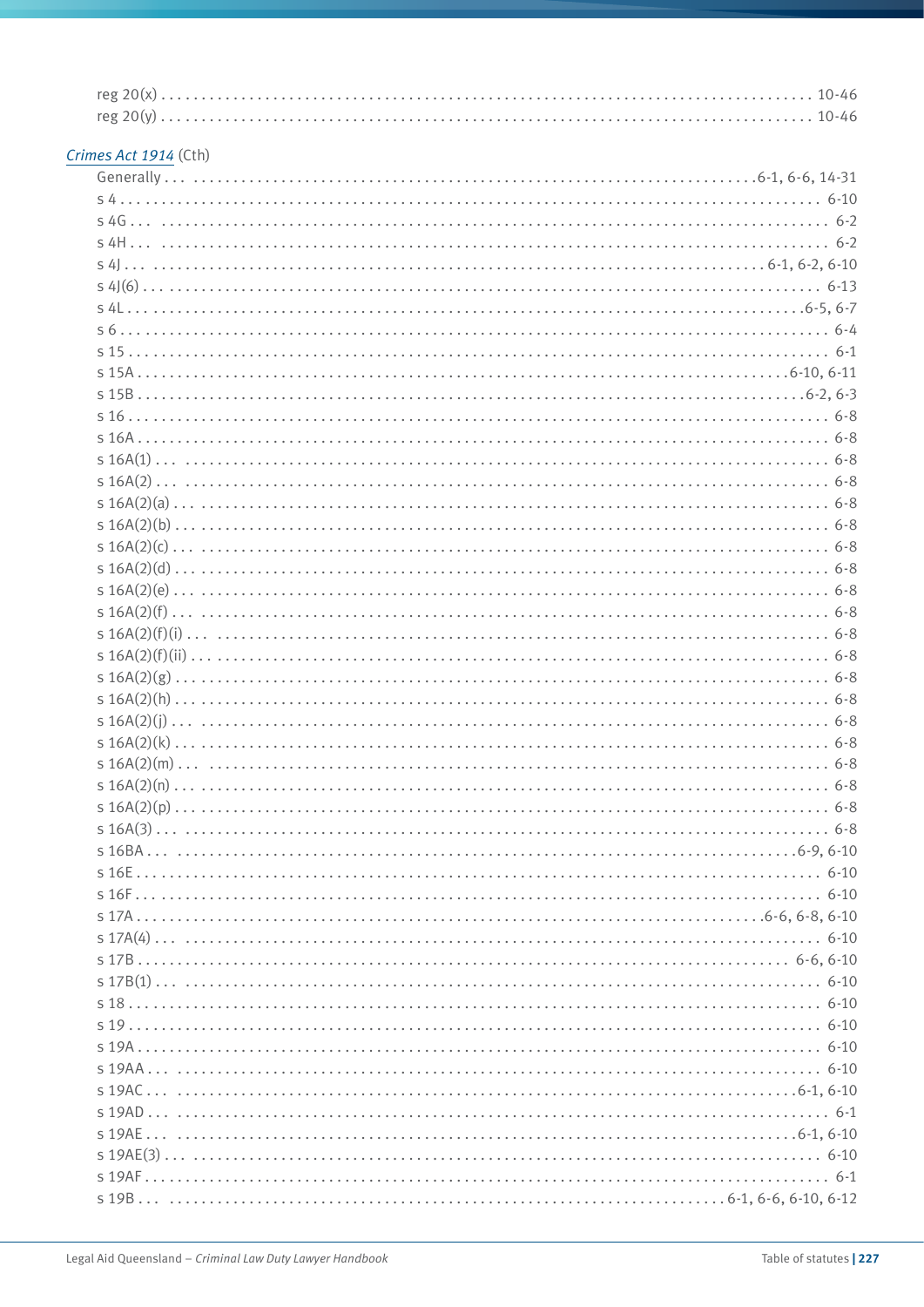| s20BM |  |
|-------|--|
|       |  |
|       |  |
|       |  |
|       |  |
|       |  |
|       |  |
|       |  |
|       |  |
|       |  |
|       |  |
|       |  |
|       |  |
|       |  |
|       |  |
|       |  |
|       |  |
|       |  |
|       |  |
|       |  |
|       |  |
|       |  |
|       |  |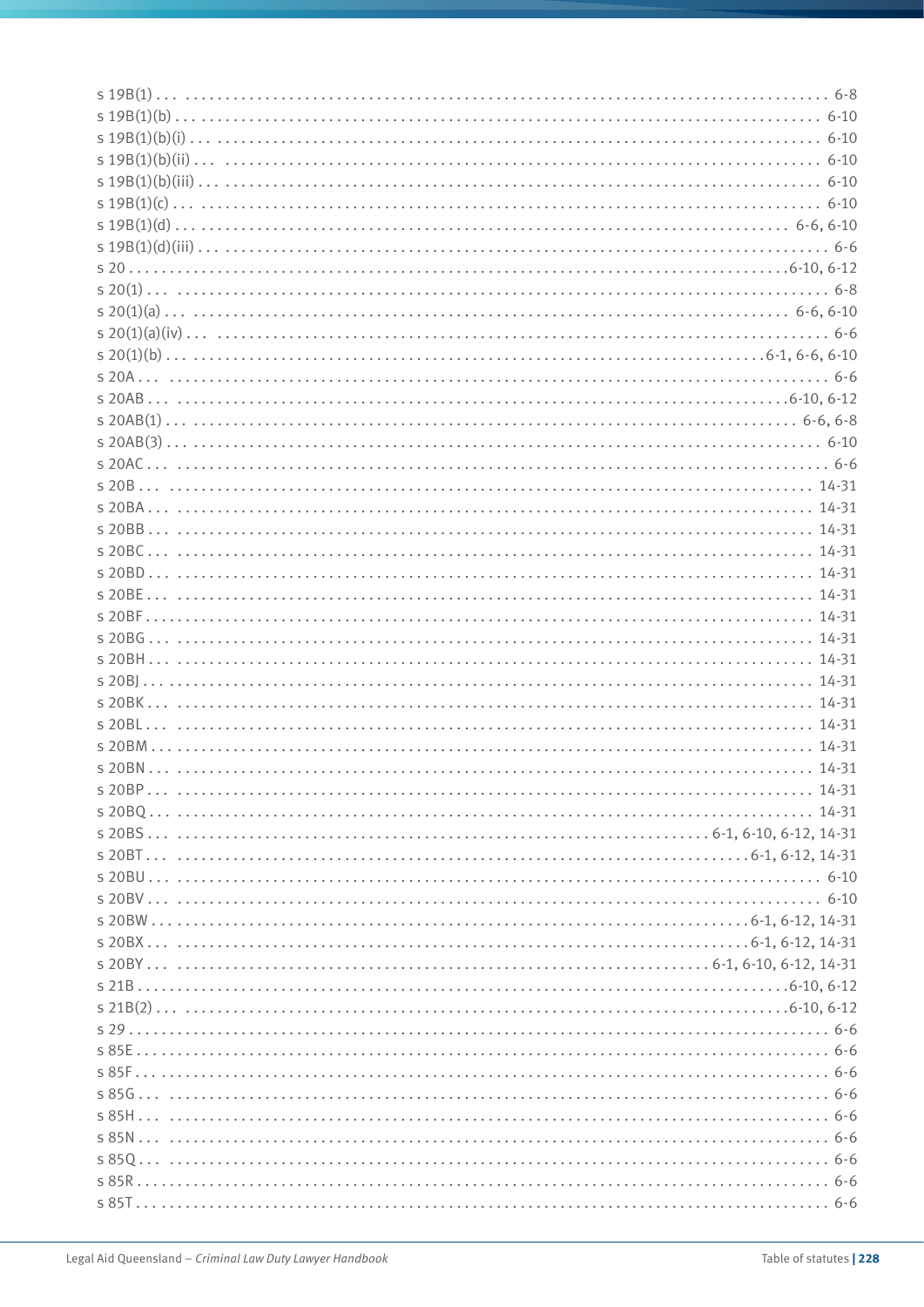#### *[Criminal Code Act 1899](http://www.legislation.qld.gov.au/LEGISLTN/CURRENT/C/CriminCode.pdf)* (Qld)

| Generally 5-4, 5-23, 6-1, 8-6, 10-3, 10-10, 10-18, 10-28, 10-30, 11-1, 11-64, 11-65, 12-2, 14-8, 14-30 |
|--------------------------------------------------------------------------------------------------------|
|                                                                                                        |
|                                                                                                        |
|                                                                                                        |
|                                                                                                        |
|                                                                                                        |
|                                                                                                        |
|                                                                                                        |
|                                                                                                        |
|                                                                                                        |
|                                                                                                        |
|                                                                                                        |
|                                                                                                        |
|                                                                                                        |
|                                                                                                        |
|                                                                                                        |
|                                                                                                        |
|                                                                                                        |
|                                                                                                        |
| $5.275-39.10-18.14-11$                                                                                 |
|                                                                                                        |
|                                                                                                        |
|                                                                                                        |
|                                                                                                        |
|                                                                                                        |
|                                                                                                        |
|                                                                                                        |
|                                                                                                        |
|                                                                                                        |
|                                                                                                        |
|                                                                                                        |
|                                                                                                        |
|                                                                                                        |
|                                                                                                        |
|                                                                                                        |
|                                                                                                        |
|                                                                                                        |
|                                                                                                        |
|                                                                                                        |
|                                                                                                        |
|                                                                                                        |
|                                                                                                        |
|                                                                                                        |
|                                                                                                        |
|                                                                                                        |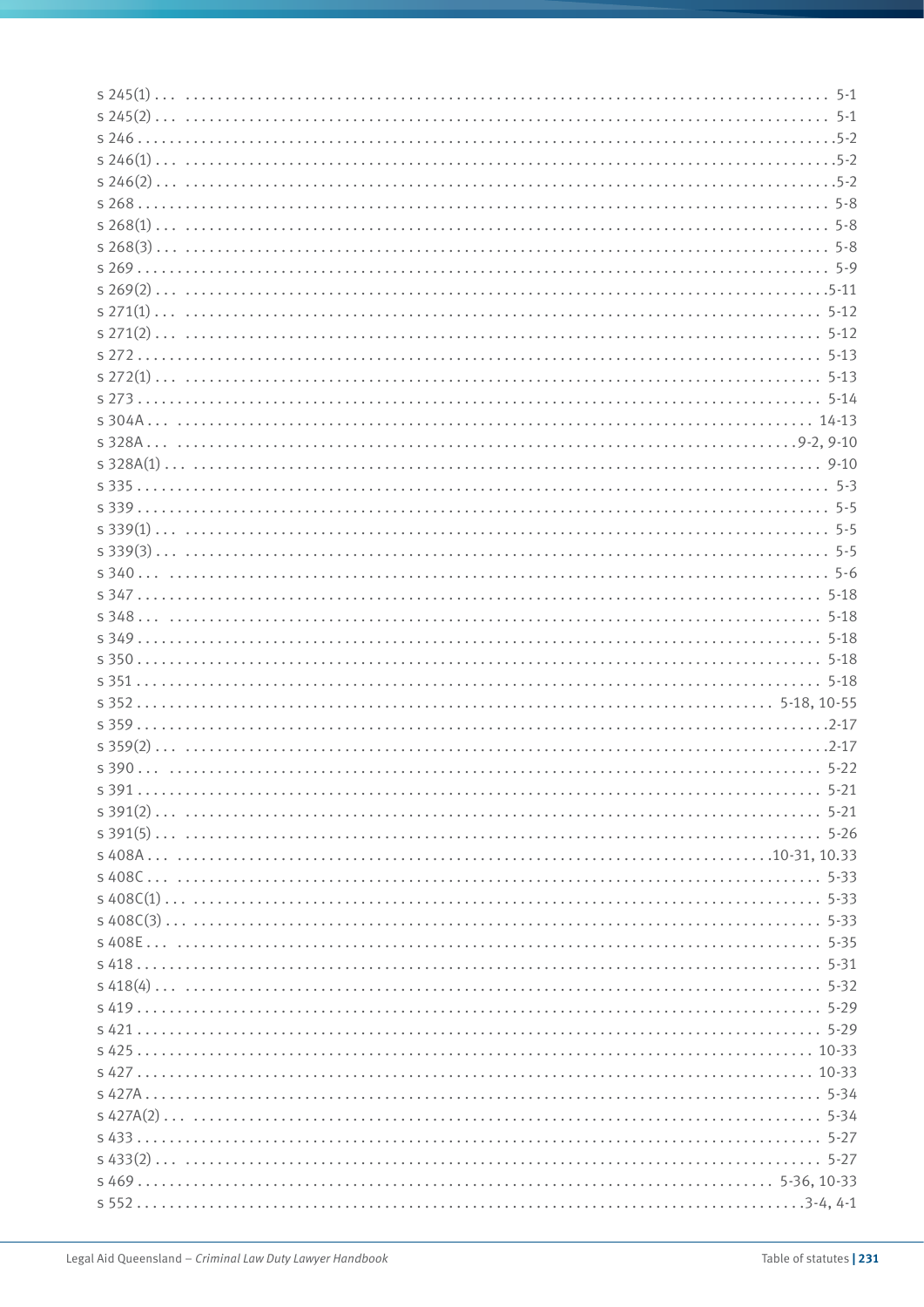#### *[Criminal Code Act 1995](http://www.comlaw.gov.au/Current/C2012C00547)* (Cth)

#### *[Criminal Law Amendment Act 1997](http://www.legislation.qld.gov.au/legisltn/acts/1997/97ac003.pdf)* (Qld)

#### *[Criminal Law \(Rehabilitation of Offenders\) Act 1986](http://www.legislation.qld.gov.au/LEGISLTN/CURRENT/C/CriminLwRehA86.pdf)* (Qld)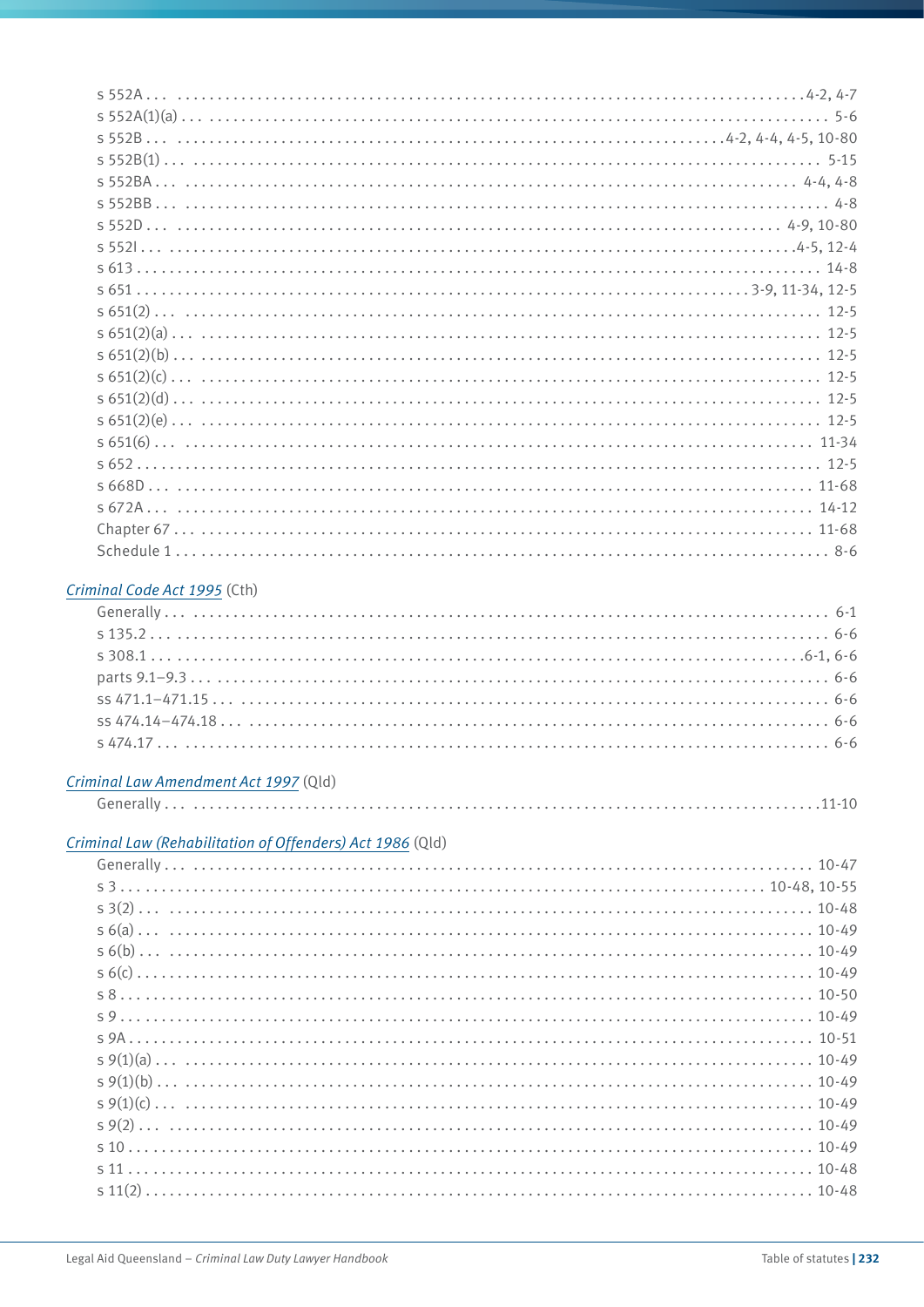| Criminal Law (Sexual Offences) Act 1978 (Qld)         |
|-------------------------------------------------------|
|                                                       |
|                                                       |
|                                                       |
|                                                       |
|                                                       |
| Criminal Organisation Act 2009 (Qld)                  |
|                                                       |
|                                                       |
|                                                       |
|                                                       |
| Criminal Proceeds Confiscation Act 2002 (Qld)         |
|                                                       |
|                                                       |
| Customs Act 1901 (Cth)                                |
|                                                       |
|                                                       |
| Dangerous Prisoners (Sexual Offenders) Act 2003 (Qld) |
|                                                       |
|                                                       |
|                                                       |
|                                                       |
|                                                       |
|                                                       |
|                                                       |
|                                                       |
|                                                       |
|                                                       |
|                                                       |
|                                                       |
|                                                       |
|                                                       |
|                                                       |
|                                                       |
|                                                       |
|                                                       |
|                                                       |
|                                                       |
|                                                       |
|                                                       |
|                                                       |
|                                                       |
|                                                       |
|                                                       |
|                                                       |
|                                                       |
|                                                       |
|                                                       |
|                                                       |
|                                                       |
|                                                       |
|                                                       |
| District Court of Queensland Act 1967 (Qld)           |
|                                                       |
|                                                       |
|                                                       |
|                                                       |
|                                                       |
|                                                       |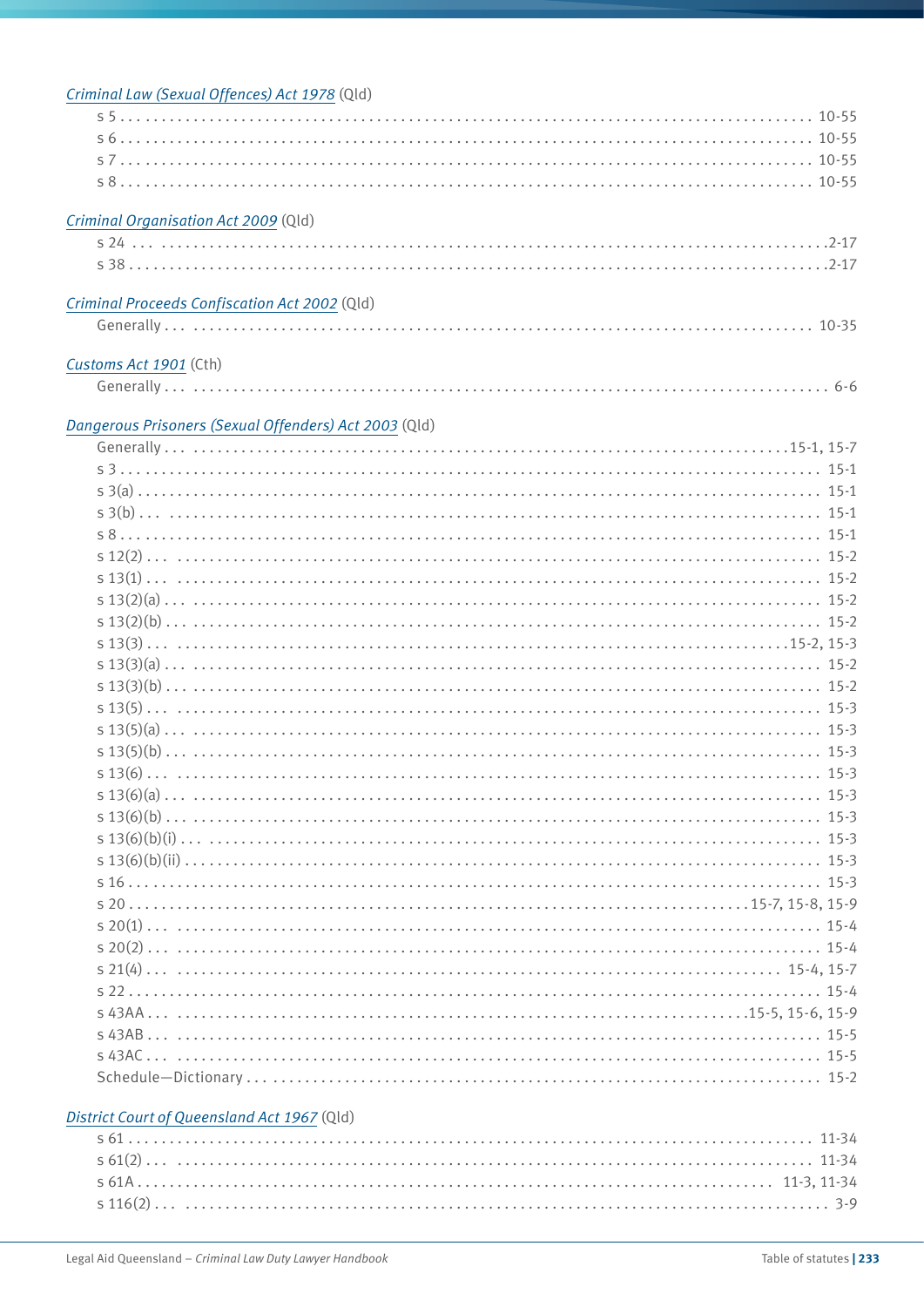| Domestic and Family Violence Protection Act 2012 (Qld) |  |
|--------------------------------------------------------|--|
|                                                        |  |
|                                                        |  |
|                                                        |  |
|                                                        |  |
|                                                        |  |
|                                                        |  |
|                                                        |  |
|                                                        |  |
|                                                        |  |
|                                                        |  |
|                                                        |  |
|                                                        |  |
|                                                        |  |
|                                                        |  |
|                                                        |  |
|                                                        |  |
|                                                        |  |
|                                                        |  |
|                                                        |  |
|                                                        |  |
|                                                        |  |
|                                                        |  |
|                                                        |  |
|                                                        |  |
|                                                        |  |
|                                                        |  |
|                                                        |  |
|                                                        |  |
|                                                        |  |
|                                                        |  |
|                                                        |  |
|                                                        |  |
|                                                        |  |
|                                                        |  |
|                                                        |  |
|                                                        |  |
|                                                        |  |
|                                                        |  |
|                                                        |  |
|                                                        |  |
|                                                        |  |
|                                                        |  |
|                                                        |  |
|                                                        |  |
|                                                        |  |
|                                                        |  |
|                                                        |  |
|                                                        |  |
|                                                        |  |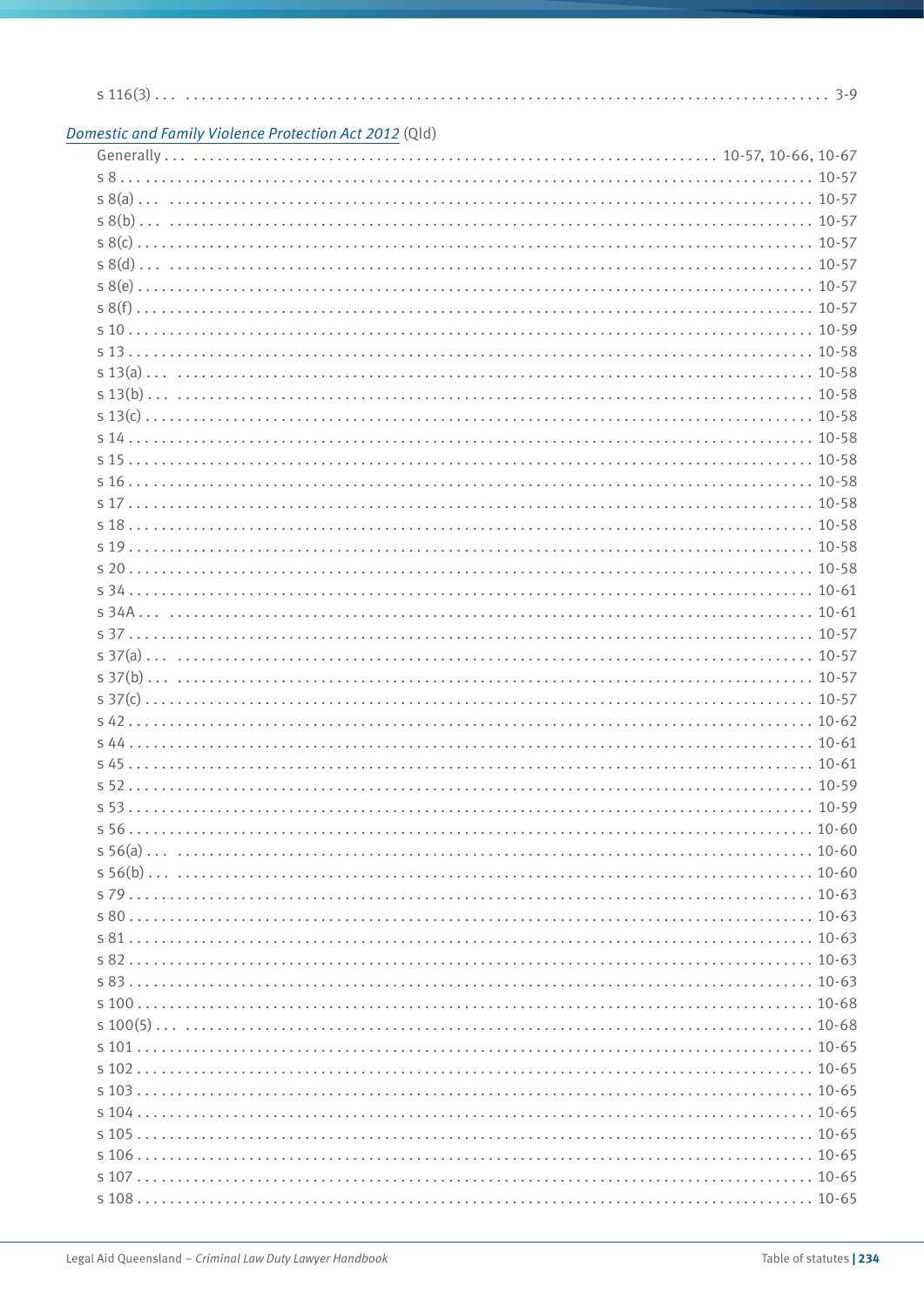| s130                             |  |
|----------------------------------|--|
|                                  |  |
|                                  |  |
|                                  |  |
|                                  |  |
|                                  |  |
|                                  |  |
|                                  |  |
|                                  |  |
|                                  |  |
|                                  |  |
|                                  |  |
|                                  |  |
|                                  |  |
|                                  |  |
|                                  |  |
|                                  |  |
| Drug Court Act 2000 (Qld)        |  |
|                                  |  |
|                                  |  |
|                                  |  |
| Drug Court Regulation 2006 (Qld) |  |
|                                  |  |
|                                  |  |
| Drugs Misuse Act 1986 (Qld)      |  |
|                                  |  |
|                                  |  |
|                                  |  |
|                                  |  |
|                                  |  |
|                                  |  |
|                                  |  |
|                                  |  |
|                                  |  |
|                                  |  |
|                                  |  |
|                                  |  |
|                                  |  |
|                                  |  |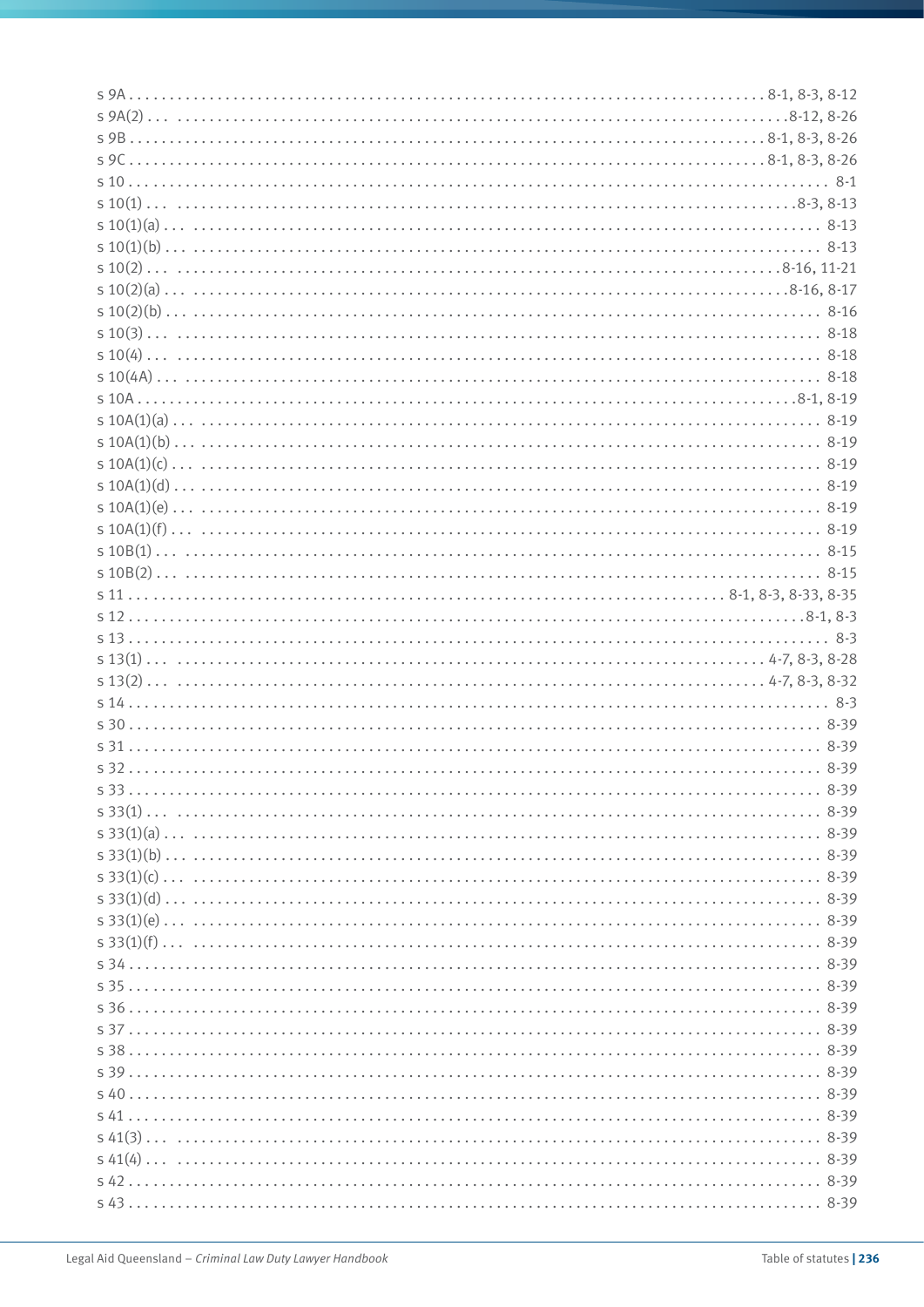#### *[Drugs Misuse Regulation 1987](http://www.legislation.qld.gov.au/LEGISLTN/CURRENT/D/DrugsMisuseR87.pdf)* (Qld)

| Evidence Act 1977 (Qld) |  |
|-------------------------|--|

#### *[Evidence Act 1995](http://www.comlaw.gov.au/Current/C2012C00518)* (Cth)

|--|

#### *[Explosives Act 1999](http://www.legislation.qld.gov.au/LEGISLTN/CURRENT/E/ExplosivesA99.pdf)* (Qld)

|--|--|--|

# *[Extradition Act 1988](http://www.comlaw.gov.au/Current/C2012C00497)* (Cth)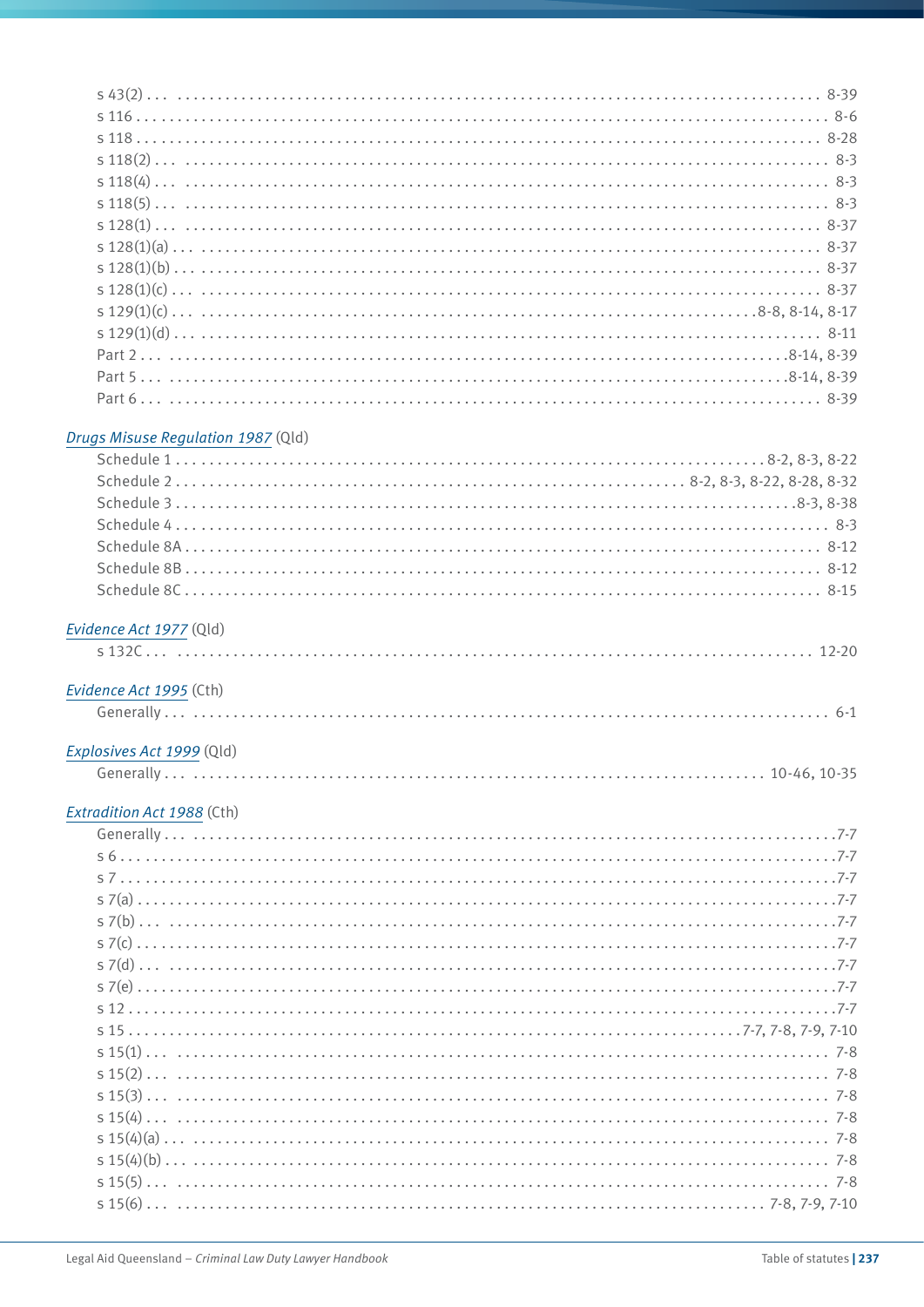| Forensic Disability Act 2011 (Qld)             |  |
|------------------------------------------------|--|
|                                                |  |
| Guardianship and Administration Act 2000 (Qld) |  |
|                                                |  |
| Health Act 1937 (Qld)                          |  |
|                                                |  |
|                                                |  |
| Invasion of Privacy Act 1971 (Qld)             |  |
|                                                |  |
|                                                |  |
|                                                |  |
|                                                |  |
|                                                |  |
|                                                |  |
|                                                |  |

s 48A(3A) . . . . . 10-28 s 48A(4) . . . . . 10-29 s 48A(5) . . . . . 10-29 s 48A(11) . . . . . 10-30 s 48A(12) . . . . . 10-28 s 48A(13) . . . . . 10-28

s 58 . . . . . 6-1 s 68 . . . . . 6-1 s 68(1) . . . . 6-1, 6-13 s 79 . . . . . 6-1

Generally . . . . . 3-1, 10-74, 12-2 s 42 . . . . . 3-4 s 43 . . . . . 3-4 s 47 . . . . . 3-4 s 48 . . . . . 3-4 s 52 . . . . . 3-4 s 53 . . . . . 2-5 s 59 . . . . . 3-4 s 65 . . . . . 3-4 s 70 . . . . . 10-54 s 71 . . . . . 10-54 s 83A . . . . . 3-4 s 84 . . . . . 3-4 s 88(1) . . . . . 3-4 s 88(2) . . . . . 3-4 s 88(3) . . . . . 3-4 s 139(1)(a) . . . . . 3-6

*[Judiciary Act 1903](http://www.comlaw.gov.au/Current/C2012C00176)* (Cth)

*[Justices Act 1886](http://www.legislation.qld.gov.au/LEGISLTN/CURRENT/J/JusticeA1886.pdf)* (Qld)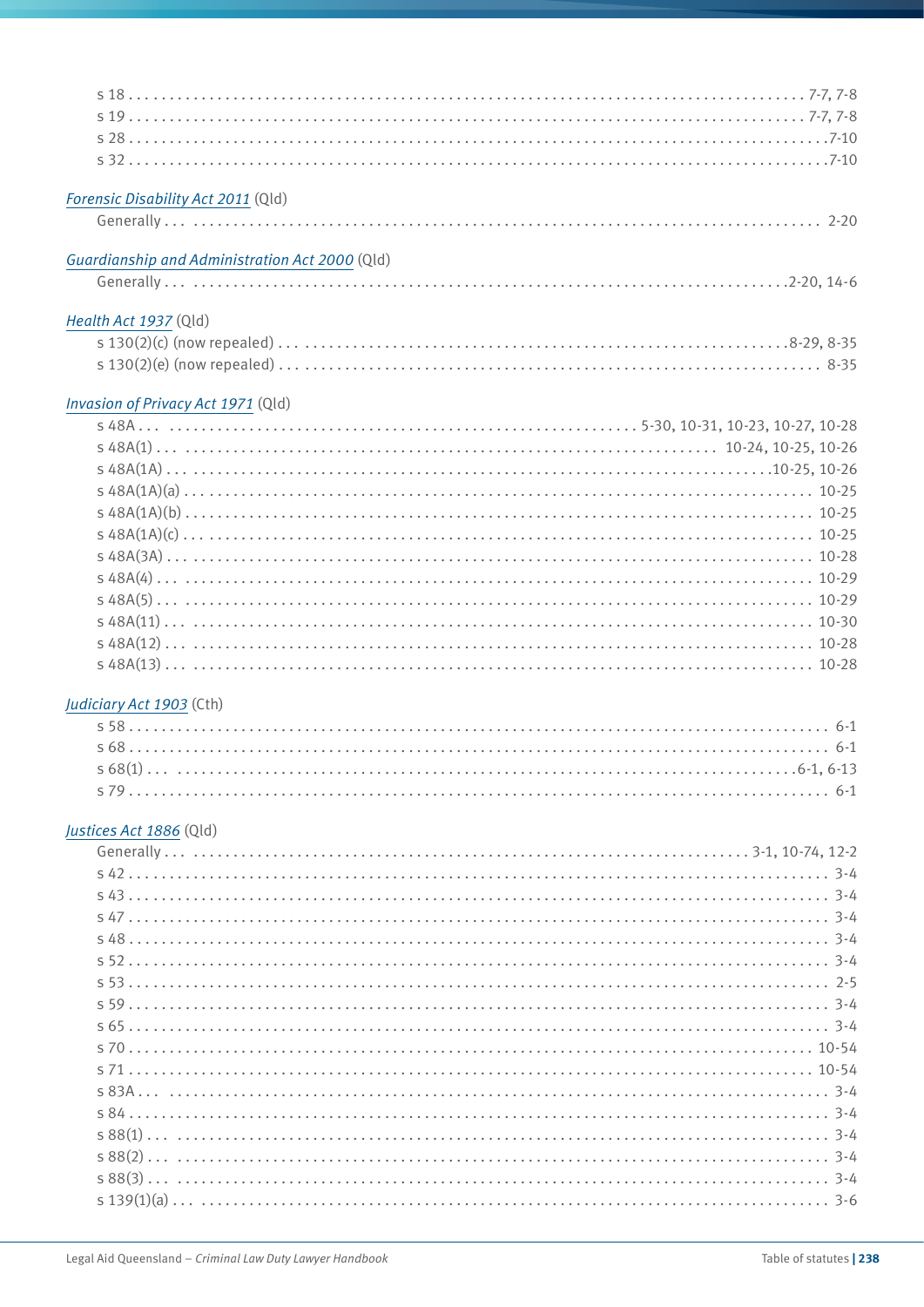| Justices Regulation 2004 (Qld)                                          |
|-------------------------------------------------------------------------|
|                                                                         |
|                                                                         |
|                                                                         |
| Justices of the Peace and Commissioners for Declarations Act 1991 (Qld) |
|                                                                         |
|                                                                         |
| Juvenile Justice Amendment Act 2002 (Qld)<br>$11-1$                     |
|                                                                         |
| Juvenile Justice Act 1992 (Qld)                                         |
|                                                                         |
|                                                                         |
| Legal Profession Act 2007 (Qld)                                         |
|                                                                         |
|                                                                         |
| Liquor Act 1992 (Qld)                                                   |
|                                                                         |
|                                                                         |
|                                                                         |
|                                                                         |
| Mental Health Act 2000 (Qld)                                            |
|                                                                         |
|                                                                         |
|                                                                         |
|                                                                         |
|                                                                         |
|                                                                         |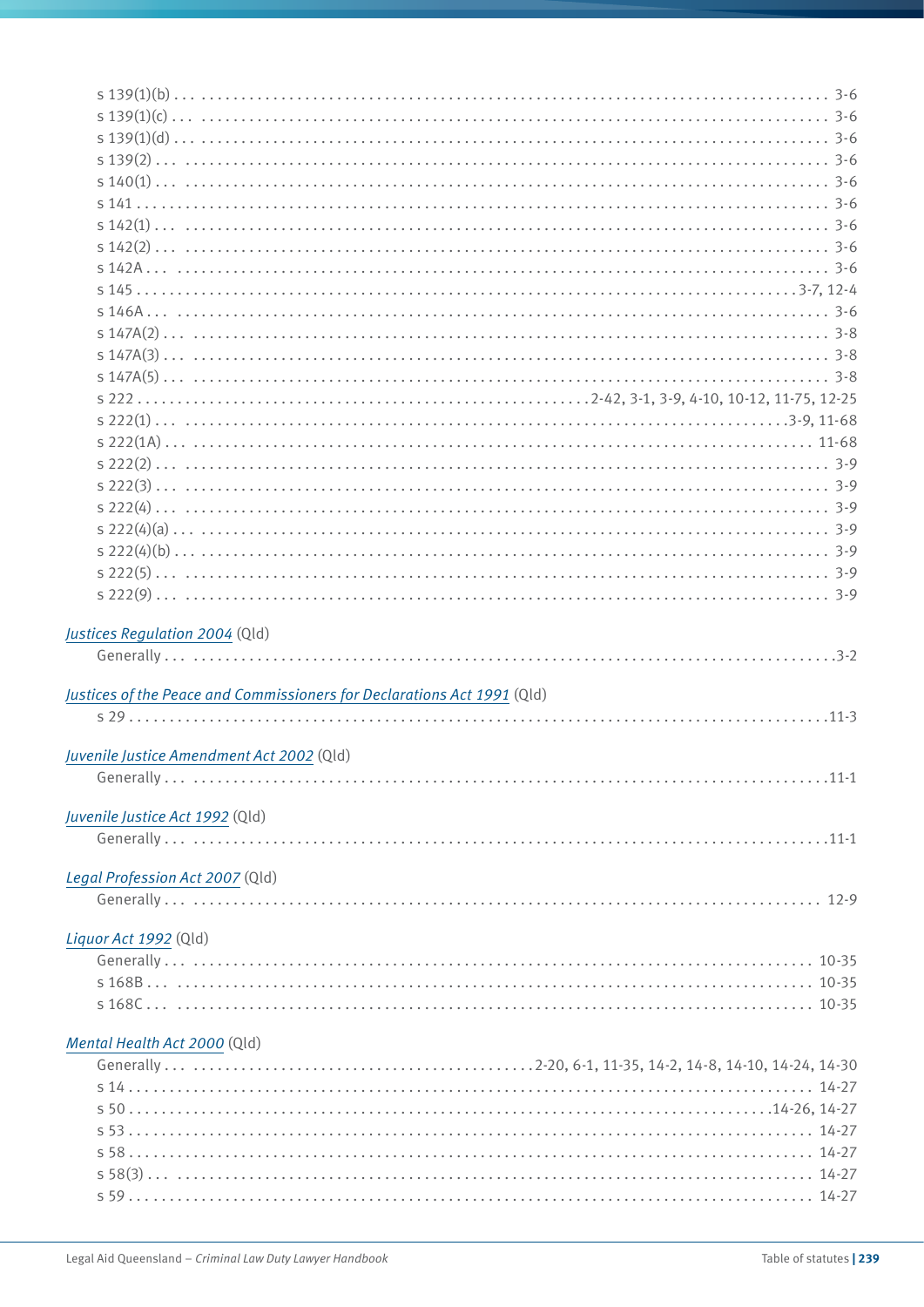# *[Migration Act 1958](http://www.comlaw.gov.au/Current/C2012C00331)* (Cth)

| s189 |  |
|------|--|
|      |  |
|      |  |
|      |  |
|      |  |
|      |  |
|      |  |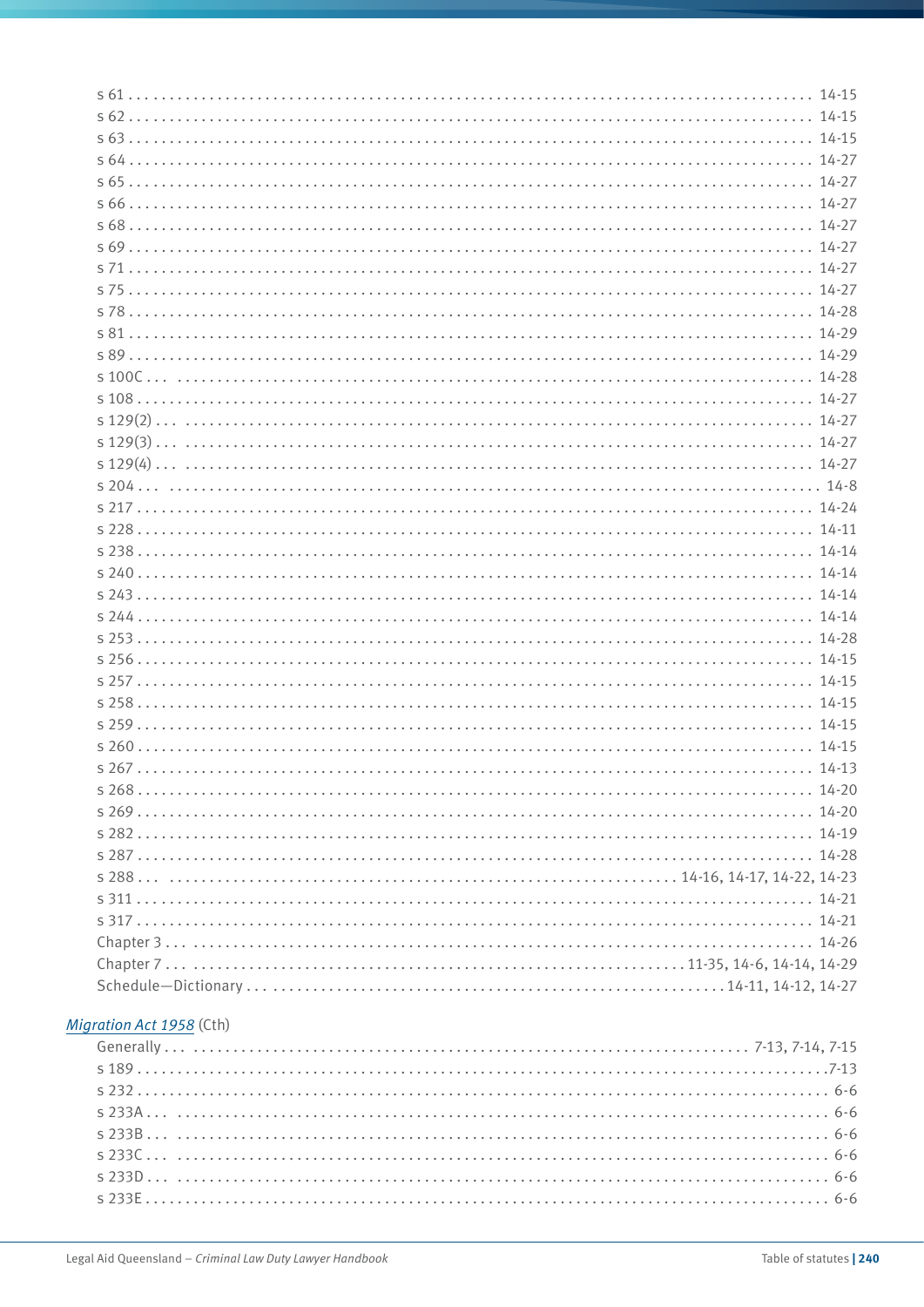| Misuse of Drugs Act 1975 (New Zealand)    |        |
|-------------------------------------------|--------|
|                                           |        |
|                                           |        |
| Misuse of Drugs Act 1971 (United Kingdom) |        |
|                                           |        |
|                                           |        |
| Nature Conservation Act 1992 (Qld)        |        |
|                                           |        |
| Penalties and Sentences Act 1992 (Qld)    |        |
|                                           |        |
|                                           |        |
|                                           |        |
|                                           |        |
|                                           |        |
|                                           |        |
|                                           |        |
|                                           |        |
|                                           |        |
|                                           |        |
|                                           |        |
|                                           |        |
|                                           |        |
|                                           |        |
|                                           |        |
|                                           |        |
|                                           |        |
|                                           |        |
| $519(1)$                                  | $13-7$ |
|                                           |        |
|                                           |        |
|                                           |        |
|                                           |        |
|                                           |        |
|                                           |        |
|                                           |        |
|                                           |        |
|                                           |        |
|                                           |        |
|                                           |        |
|                                           |        |
|                                           |        |
|                                           |        |
|                                           |        |
|                                           |        |
|                                           |        |
|                                           |        |
|                                           |        |
|                                           |        |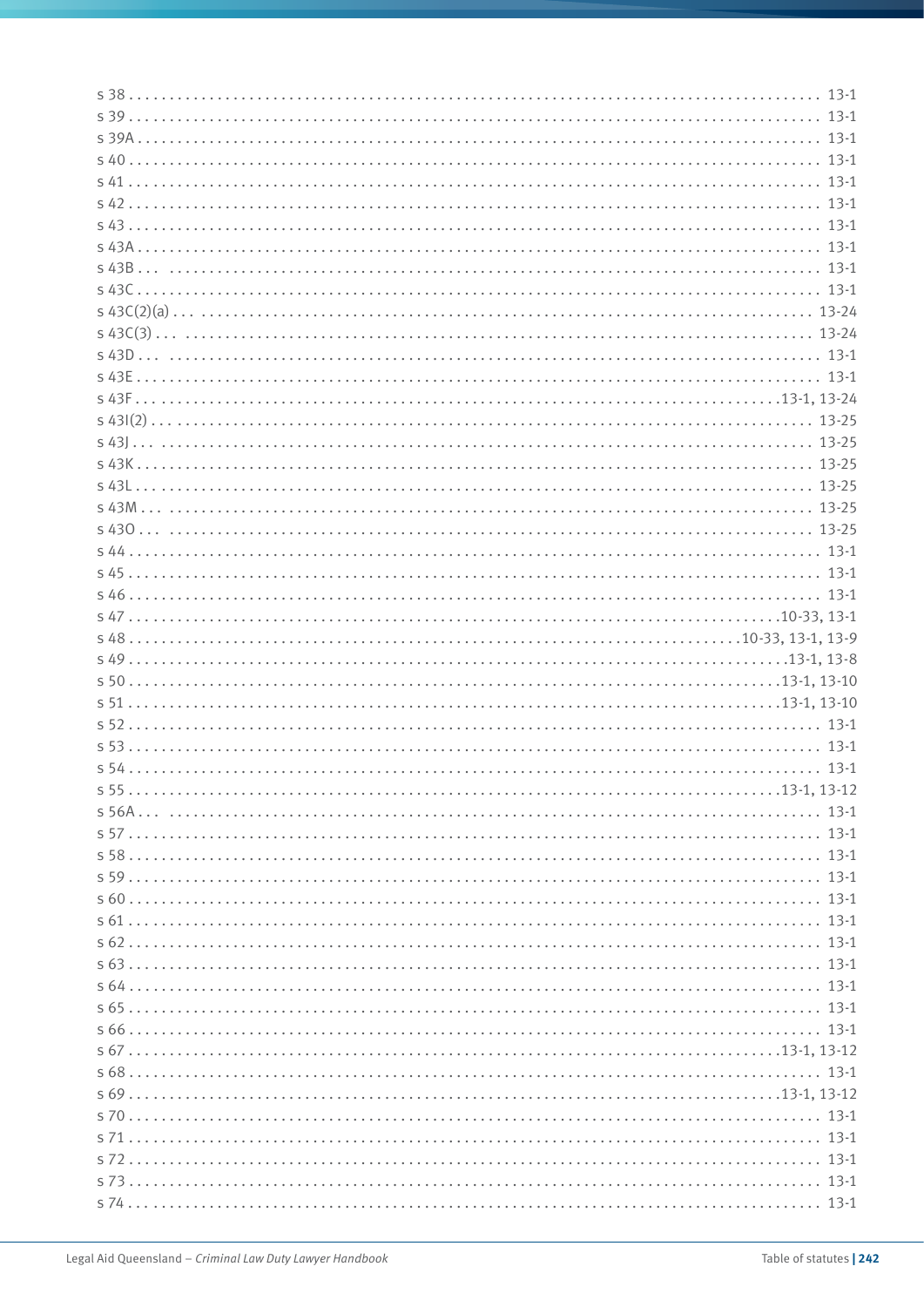| s120 |
|------|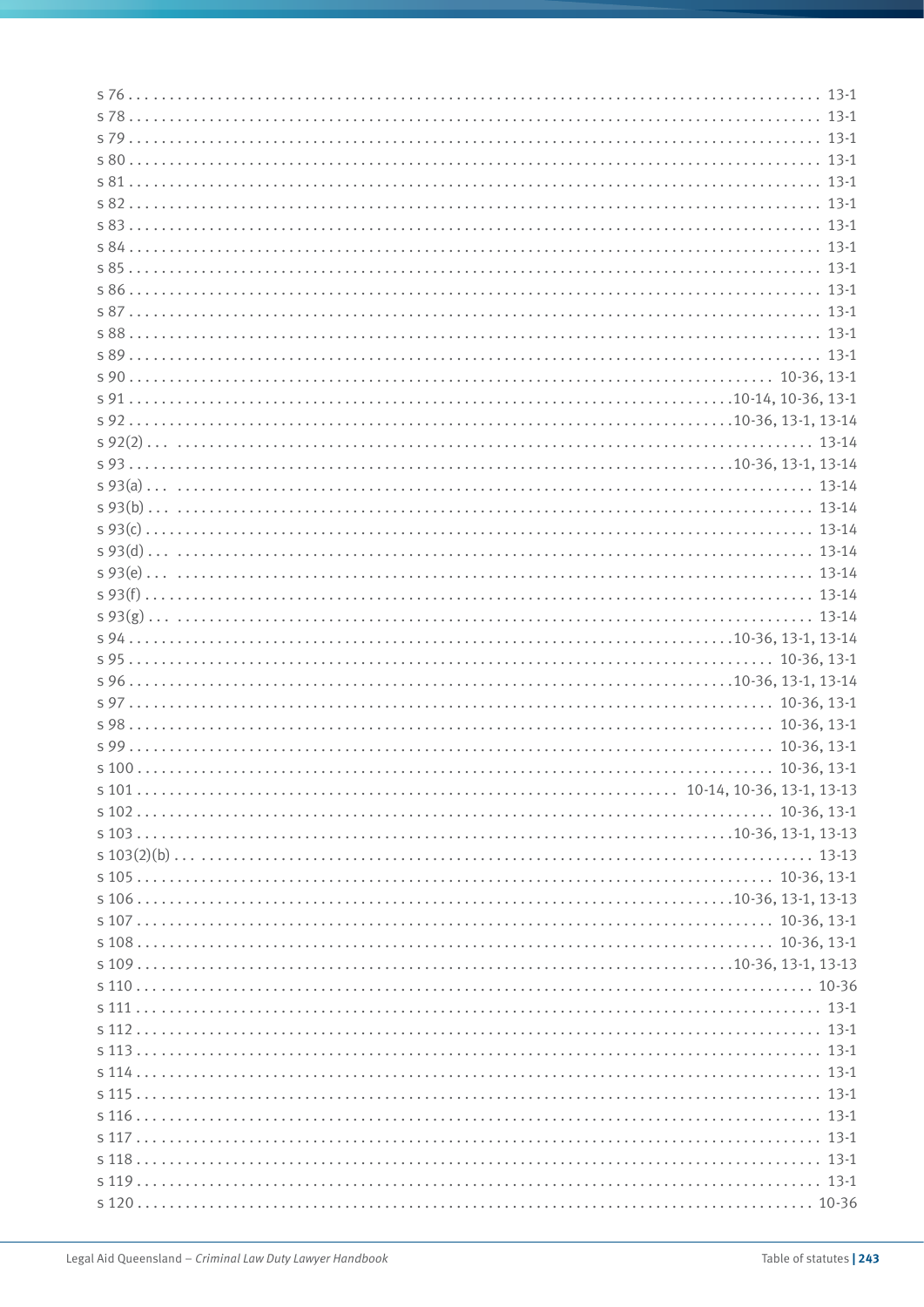| 5121 |  |
|------|--|
|      |  |
|      |  |
|      |  |
|      |  |
|      |  |
|      |  |
|      |  |
|      |  |
|      |  |
|      |  |
|      |  |
|      |  |
|      |  |
|      |  |
|      |  |
|      |  |
|      |  |
|      |  |
|      |  |
|      |  |
|      |  |
|      |  |
|      |  |
|      |  |
|      |  |
|      |  |
|      |  |
|      |  |
|      |  |
|      |  |
|      |  |
|      |  |
|      |  |
|      |  |
|      |  |
|      |  |
|      |  |
|      |  |
|      |  |
|      |  |
|      |  |
|      |  |
|      |  |
|      |  |
|      |  |
|      |  |
|      |  |
|      |  |
|      |  |
|      |  |
|      |  |
|      |  |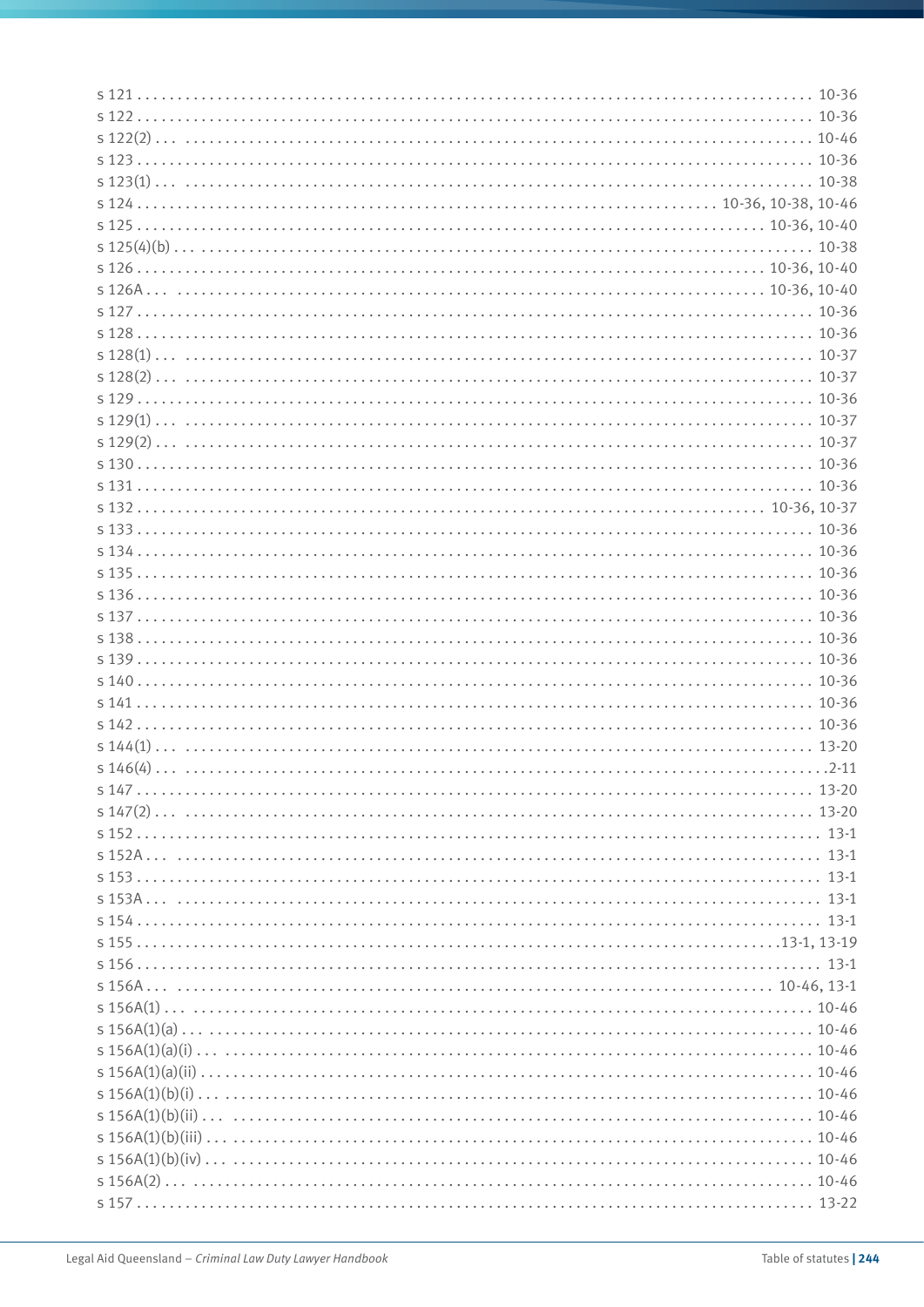| $s160F$ 10-46, 13-1                           |  |
|-----------------------------------------------|--|
|                                               |  |
|                                               |  |
|                                               |  |
|                                               |  |
|                                               |  |
|                                               |  |
|                                               |  |
|                                               |  |
|                                               |  |
|                                               |  |
| 5187                                          |  |
|                                               |  |
|                                               |  |
|                                               |  |
|                                               |  |
|                                               |  |
|                                               |  |
|                                               |  |
| Penalties and Sentences Regulation 2005 (Qld) |  |
|                                               |  |

#### *[Police Powers and Responsibilities Act 2000](http://www.legislation.qld.gov.au/LEGISLTN/CURRENT/P/PolicePowResA00.pdf)* (Qld)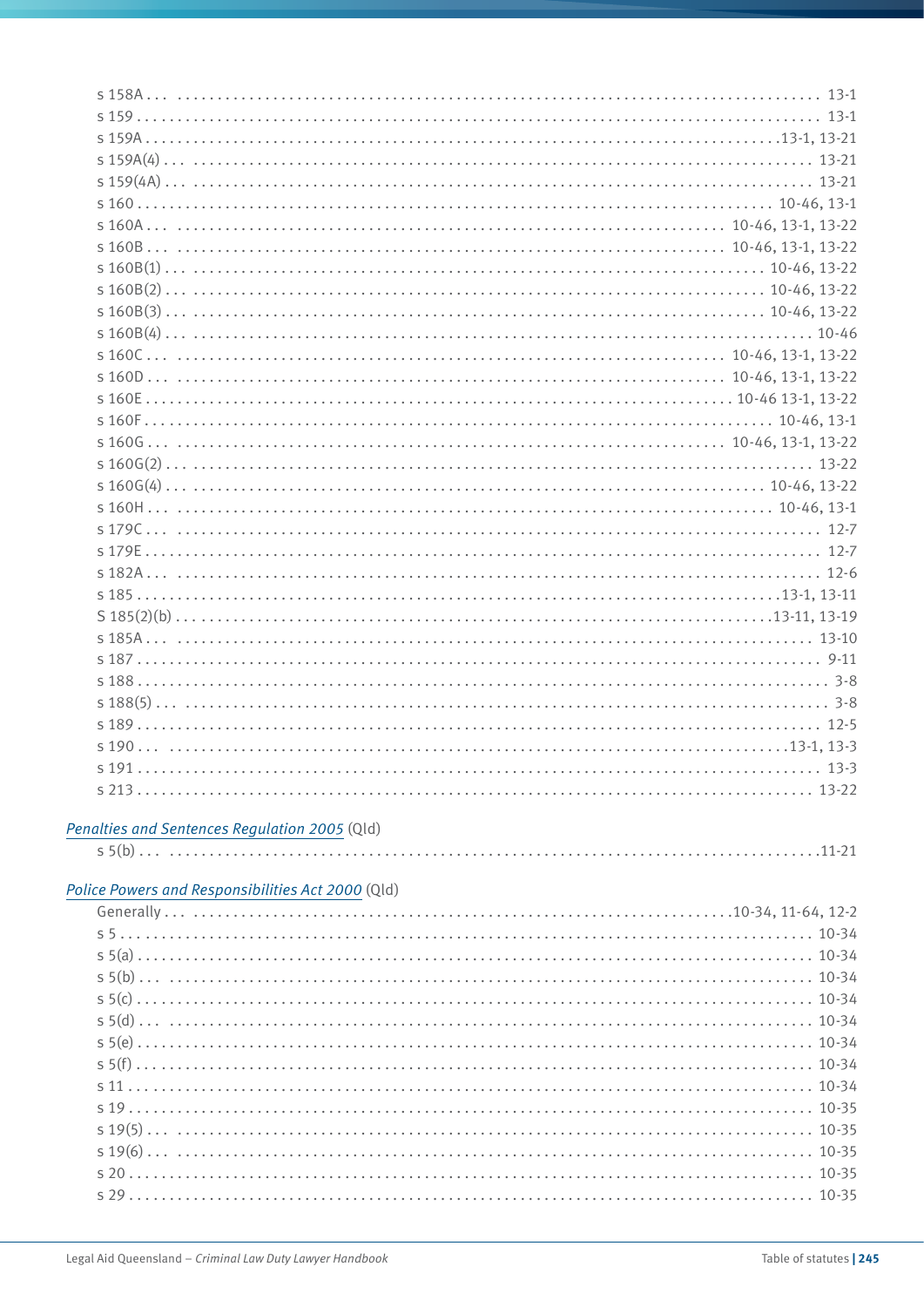| s30 |  |
|-----|--|
|     |  |
|     |  |
|     |  |
|     |  |
|     |  |
|     |  |
|     |  |
|     |  |
|     |  |
|     |  |
|     |  |
|     |  |
|     |  |
|     |  |
|     |  |
|     |  |
|     |  |
|     |  |
|     |  |
|     |  |
|     |  |
|     |  |
|     |  |
|     |  |
|     |  |
|     |  |
|     |  |
|     |  |
|     |  |
|     |  |
|     |  |
|     |  |
|     |  |
|     |  |
|     |  |
|     |  |
|     |  |
|     |  |
|     |  |
|     |  |
|     |  |
|     |  |
|     |  |
|     |  |
|     |  |
|     |  |
|     |  |
|     |  |
|     |  |
|     |  |
|     |  |
|     |  |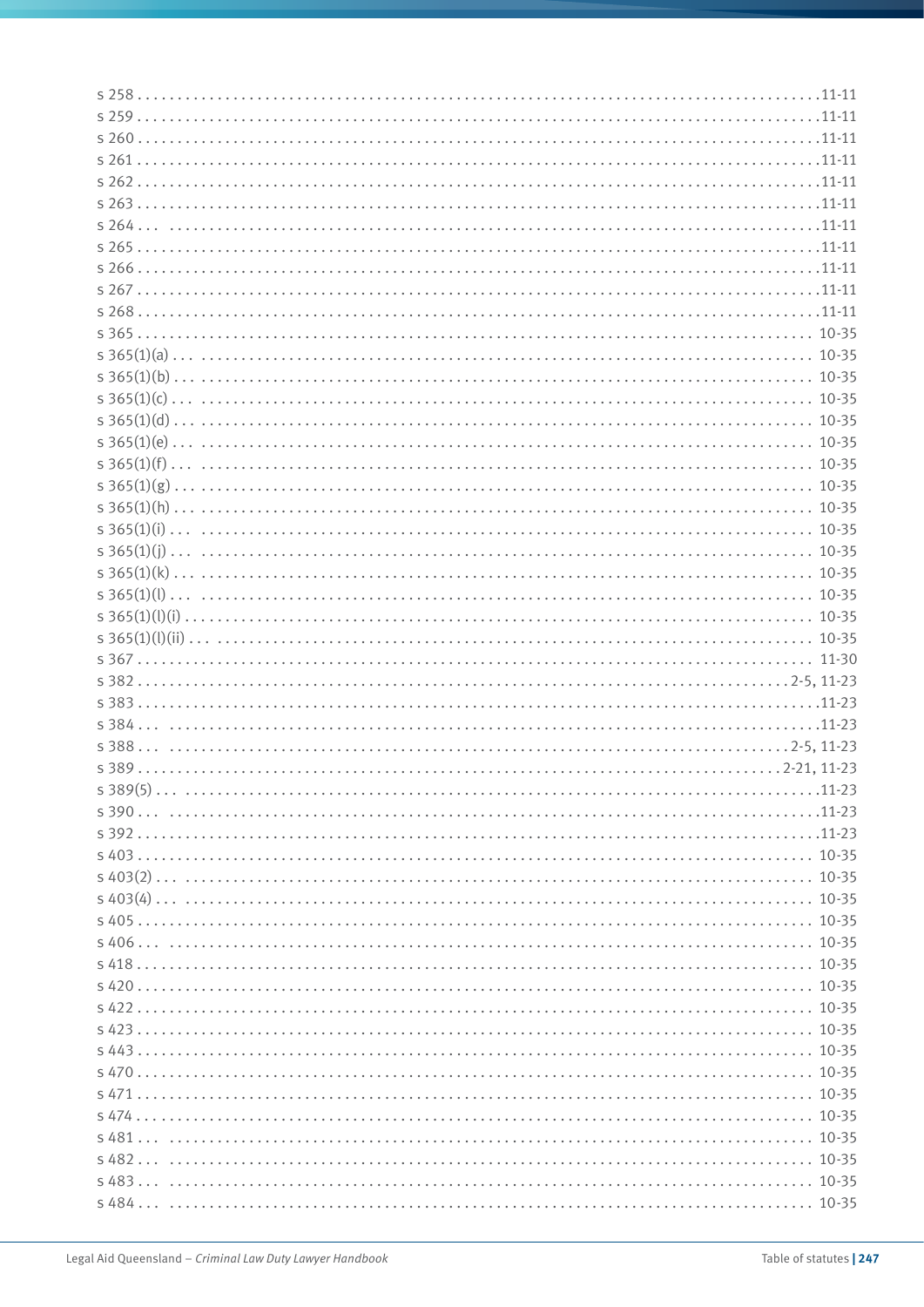# *[Police Service Administration Act 1990](http://www.legislation.qld.gov.au/LEGISLTN/CURRENT/P/PoliceServAdA90.pdf)* (Qld)

|--|--|--|

#### *[Prostitution Act 1999](http://www.legislation.qld.gov.au/LEGISLTN/CURRENT/P/ProstitutA99.pdf)* (Qld)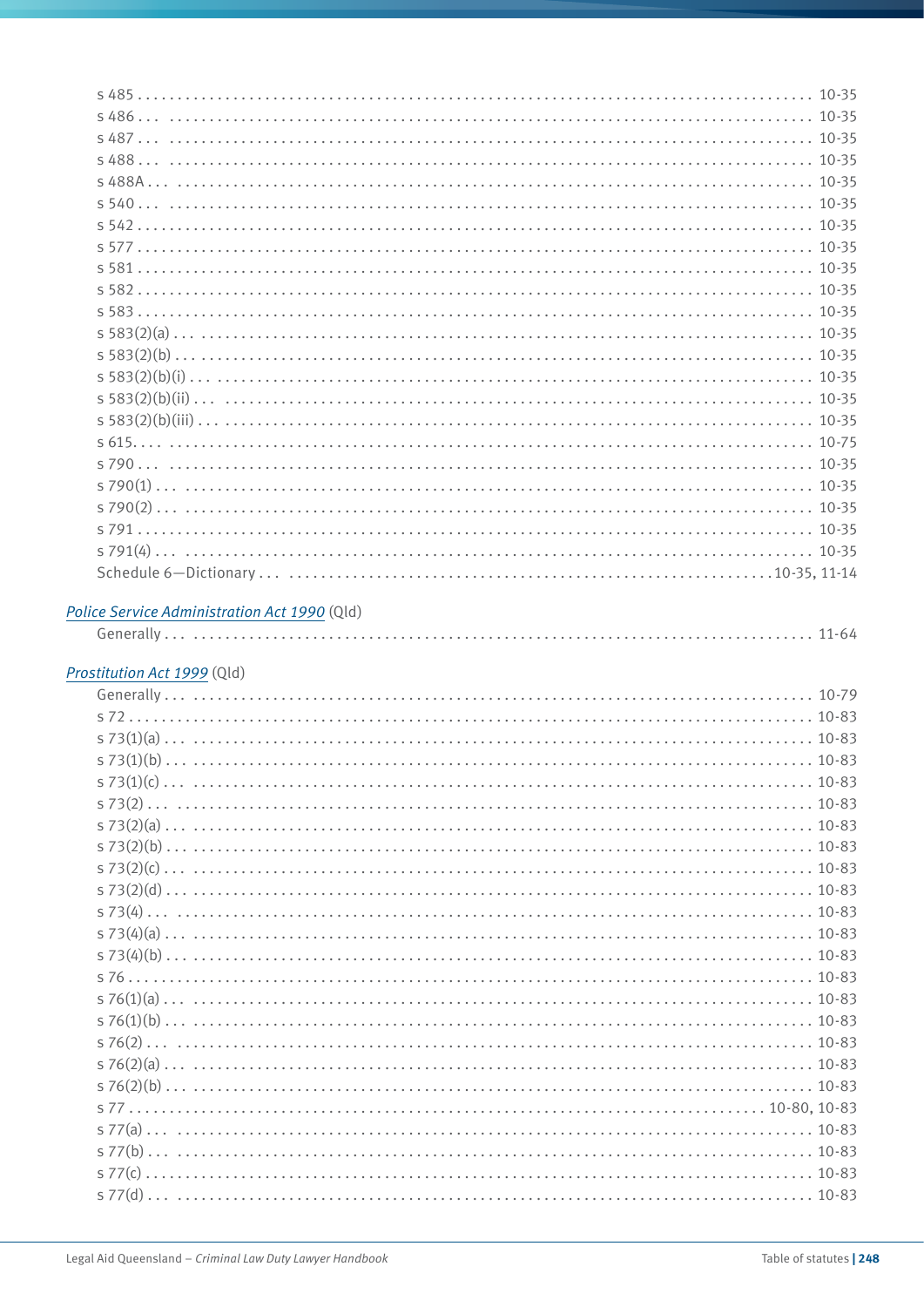| Prostitution Amendment Act 2001 (Qld)                |                                               |
|------------------------------------------------------|-----------------------------------------------|
|                                                      |                                               |
|                                                      |                                               |
| Prostitution and Other Acts Amendment Act 2010 (Qld) |                                               |
|                                                      |                                               |
|                                                      |                                               |
|                                                      |                                               |
|                                                      |                                               |
| Racing Act 2002 (Qld)                                |                                               |
|                                                      |                                               |
| Regulatory Offences Act 1985 (Qld)<br>Generally.     | $10-1$ , $10-13$ , $10-14$ , $11-64$ , $12-2$ |
|                                                      |                                               |
|                                                      |                                               |
|                                                      |                                               |
|                                                      |                                               |
|                                                      |                                               |
|                                                      |                                               |
|                                                      |                                               |
|                                                      |                                               |
|                                                      |                                               |
|                                                      |                                               |
|                                                      |                                               |
|                                                      |                                               |
|                                                      |                                               |
|                                                      |                                               |
| Service and Execution of Process Act 1992 (Cth)      |                                               |
|                                                      |                                               |
|                                                      |                                               |
|                                                      |                                               |
|                                                      |                                               |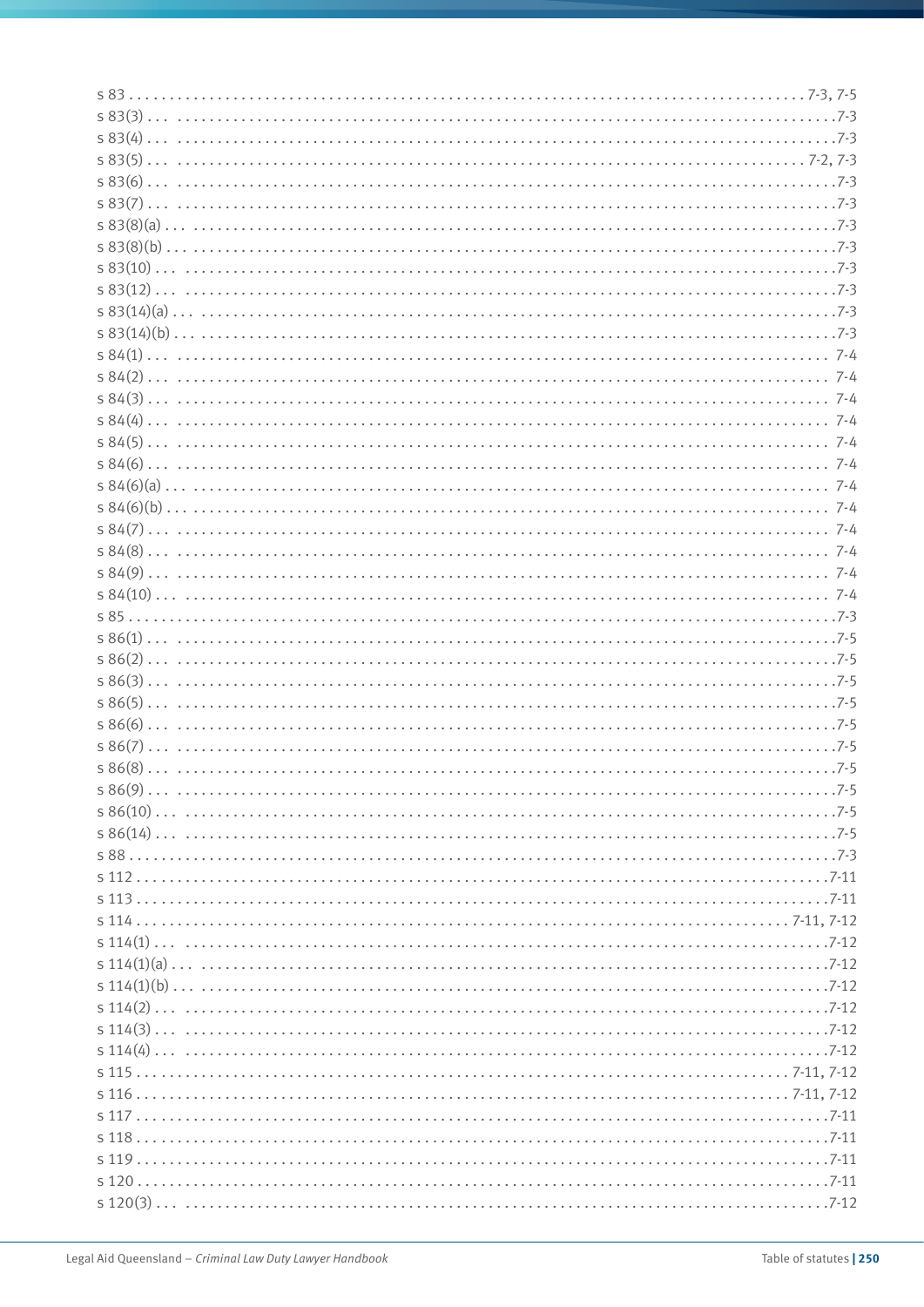#### *[South Bank Corporation Act 1989](http://www.legislation.qld.gov.au/LEGISLTN/CURRENT/S/SouthBnkCorA89.pdf)* (Qld)

|--|--|--|

#### *[State Penalties Enforcement Act 1999](http://www.legislation.qld.gov.au/LEGISLTN/CURRENT/S/StatePenEnfA99.pdf)* (Qld)

| s104 |  |
|------|--|
|      |  |

#### *[Summary Offences Act 2005](http://www.legislation.qld.gov.au/LEGISLTN/CURRENT/S/SumOffA05.pdf)* (Qld)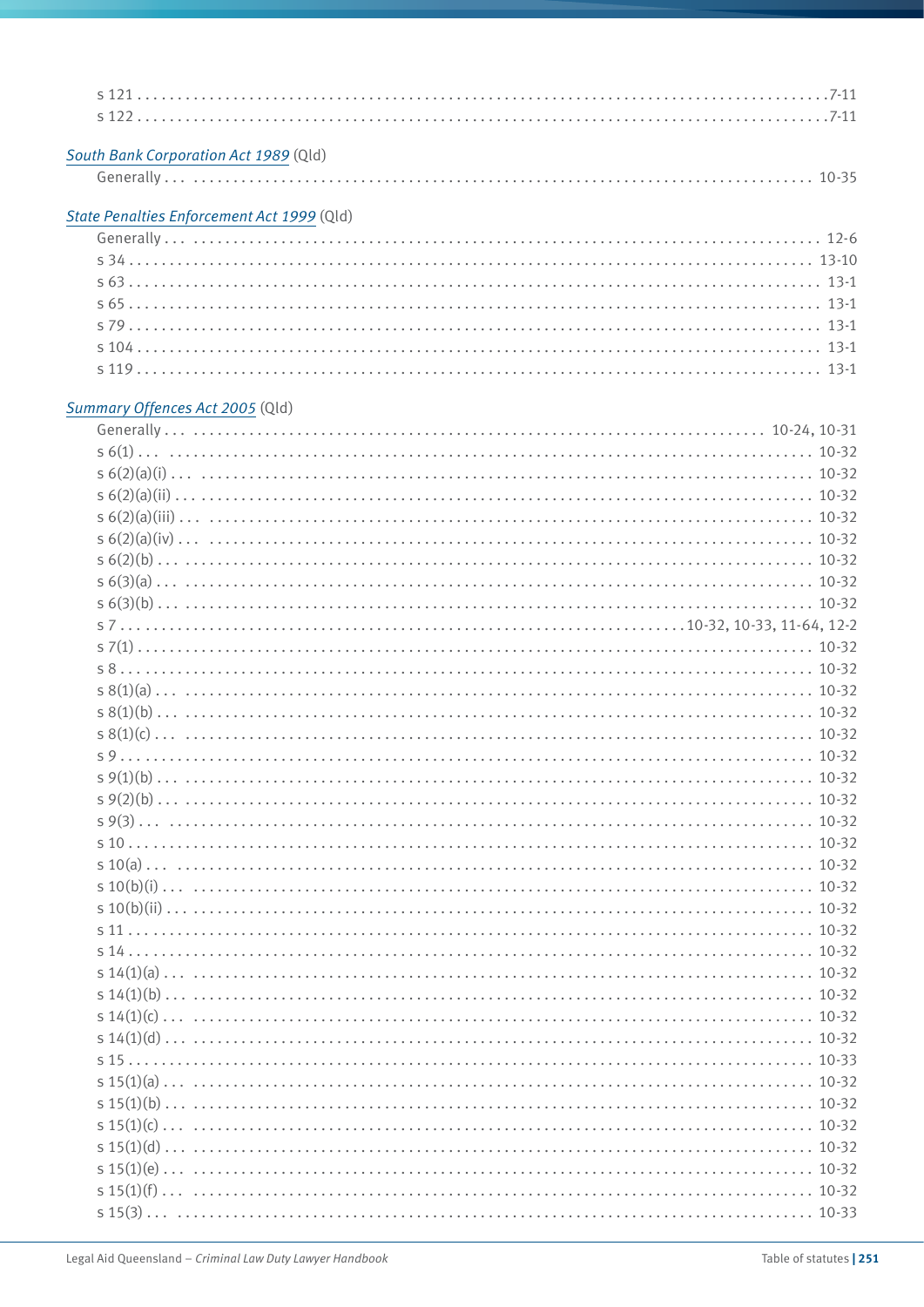#### *[Transport Infrastructure Act 1994](http://www.legislation.qld.gov.au/LEGISLTN/CURRENT/T/TranstInfA94.pdf)* (Qld)

|--|--|

# *[Transport Operations \(Road Use Management\) Act 1995](http://www.legislation.qld.gov.au/LEGISLTN/CURRENT/T/TrantOpRUA95.pdf)* (Qld)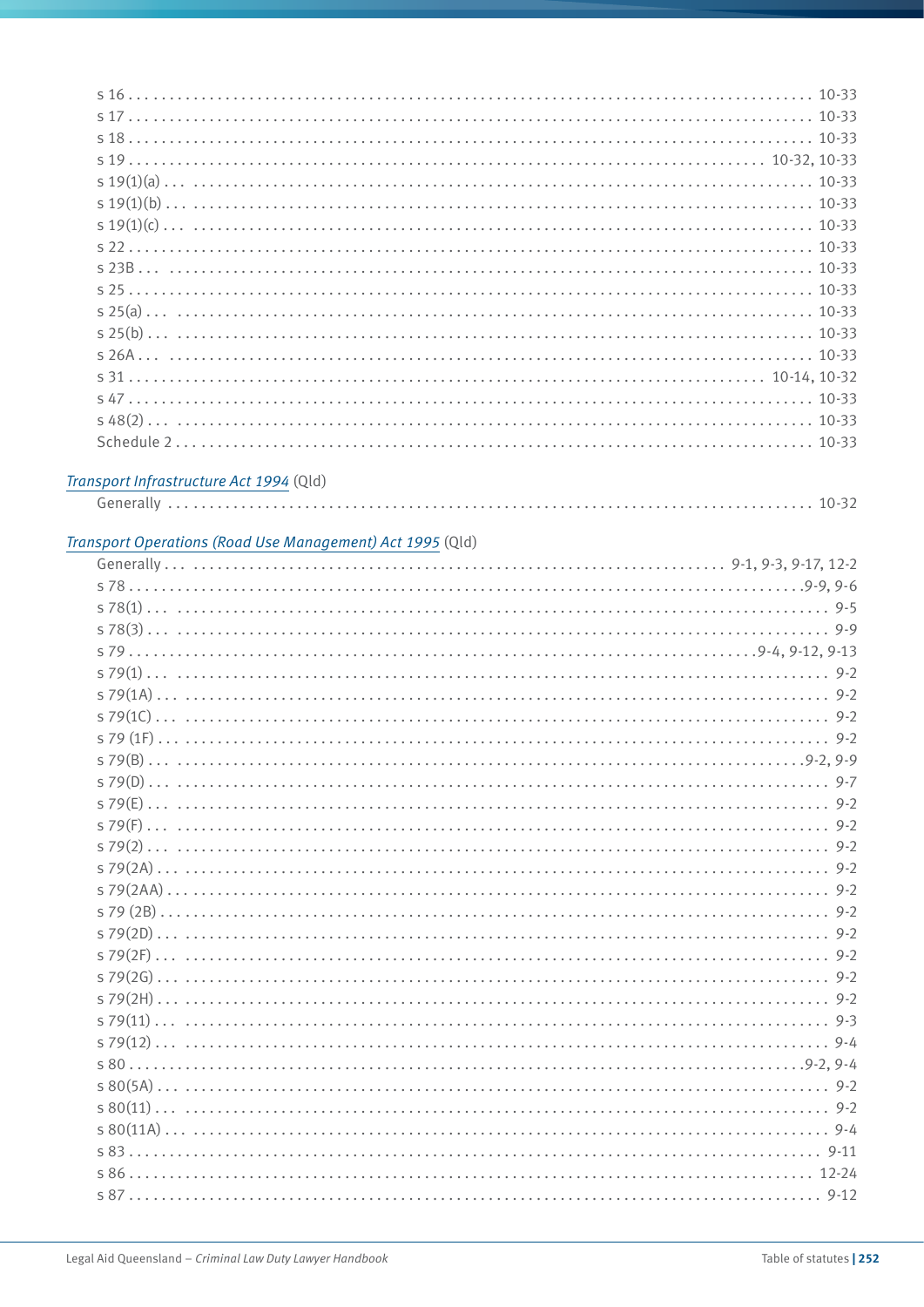#### *[Weapons Act 1990](http://www.legislation.qld.gov.au/LEGISLTN/CURRENT/W/WeaponsA90.pdf)* (Qld)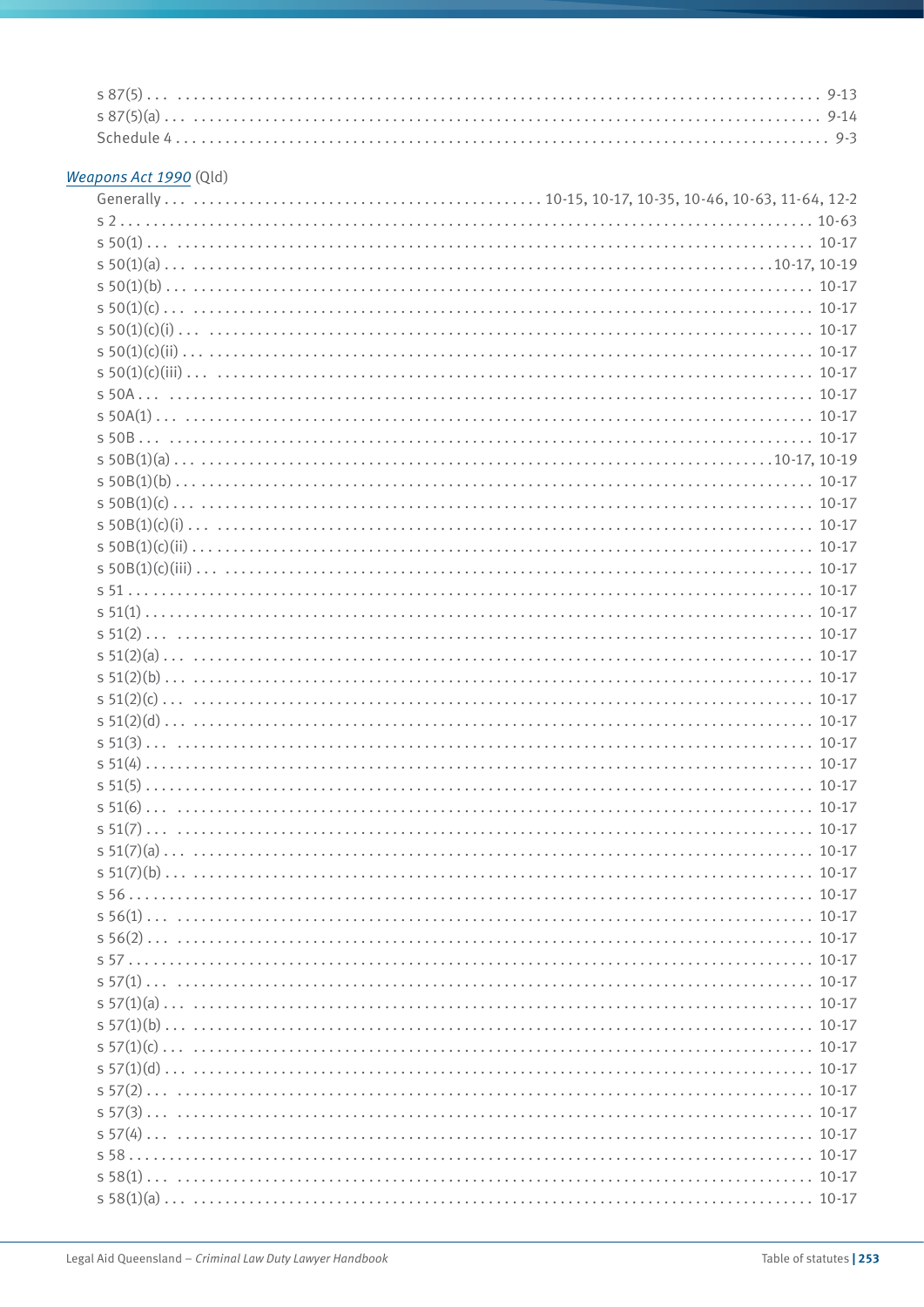| s155 |
|------|
|      |
|      |
|      |
|      |
|      |

#### *[Weapons Categories Regulations 1997](http://www.legislation.qld.gov.au/LEGISLTN/CURRENT/W/WeaponsCatR97.pdf)* (Qld)

#### *[Weapons Regulations 1996](http://www.legislation.qld.gov.au/LEGISLTN/CURRENT/W/WeaponsR96.pdf)* (Qld)

#### *[Youth Justice Act 1992](http://www.legislation.qld.gov.au/LEGISLTN/CURRENT/Y/YouthJustA92.pdf)* (Qld)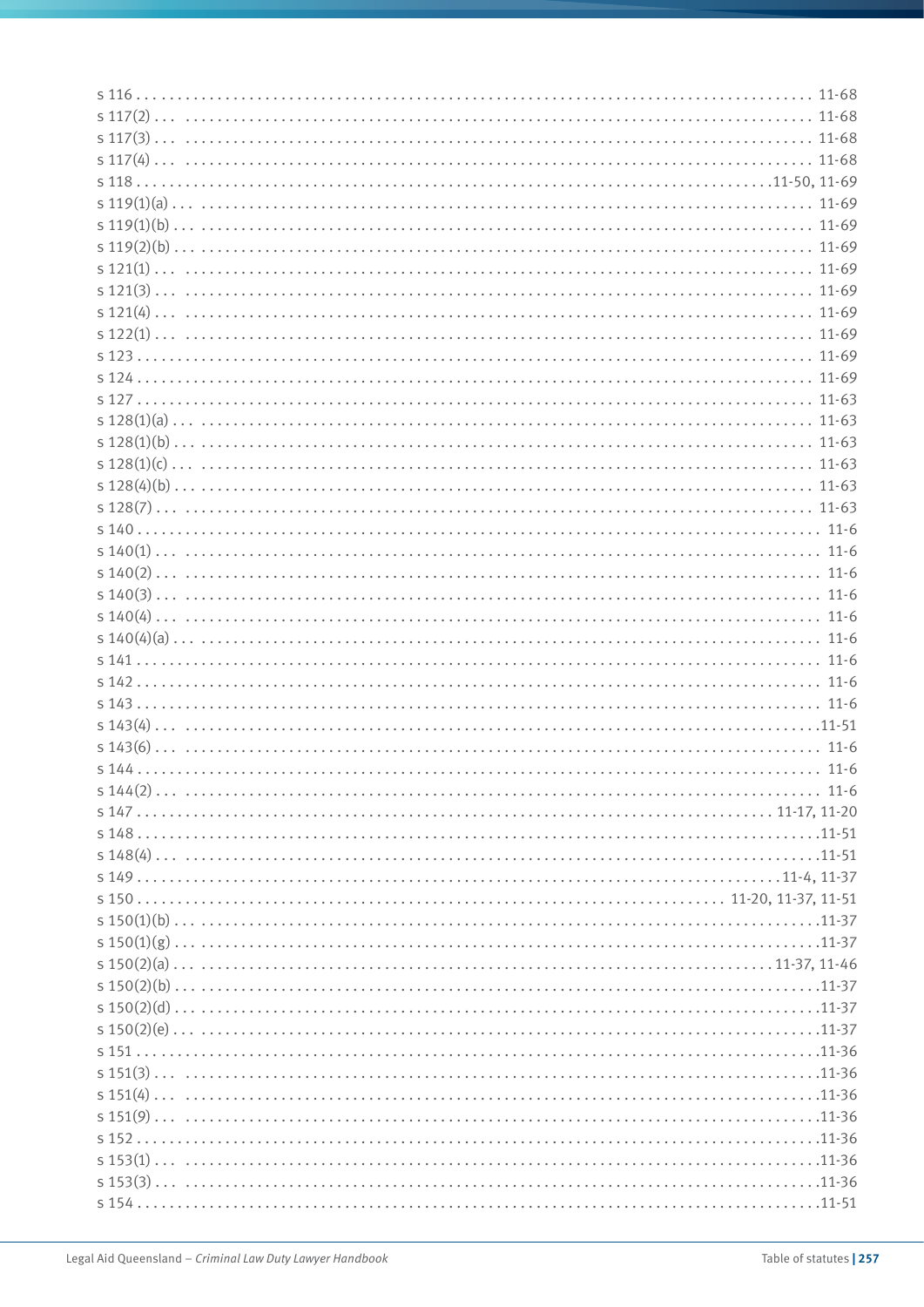| $s\ 176$ 11-46, 11-57, 11-65 |  |
|------------------------------|--|
|                              |  |
|                              |  |
|                              |  |
|                              |  |
|                              |  |
|                              |  |
|                              |  |
| $s180$ 11-48, 11-65          |  |
|                              |  |
|                              |  |
|                              |  |
|                              |  |
|                              |  |
|                              |  |
|                              |  |
|                              |  |
|                              |  |
|                              |  |
|                              |  |
|                              |  |
|                              |  |
|                              |  |
|                              |  |
|                              |  |
|                              |  |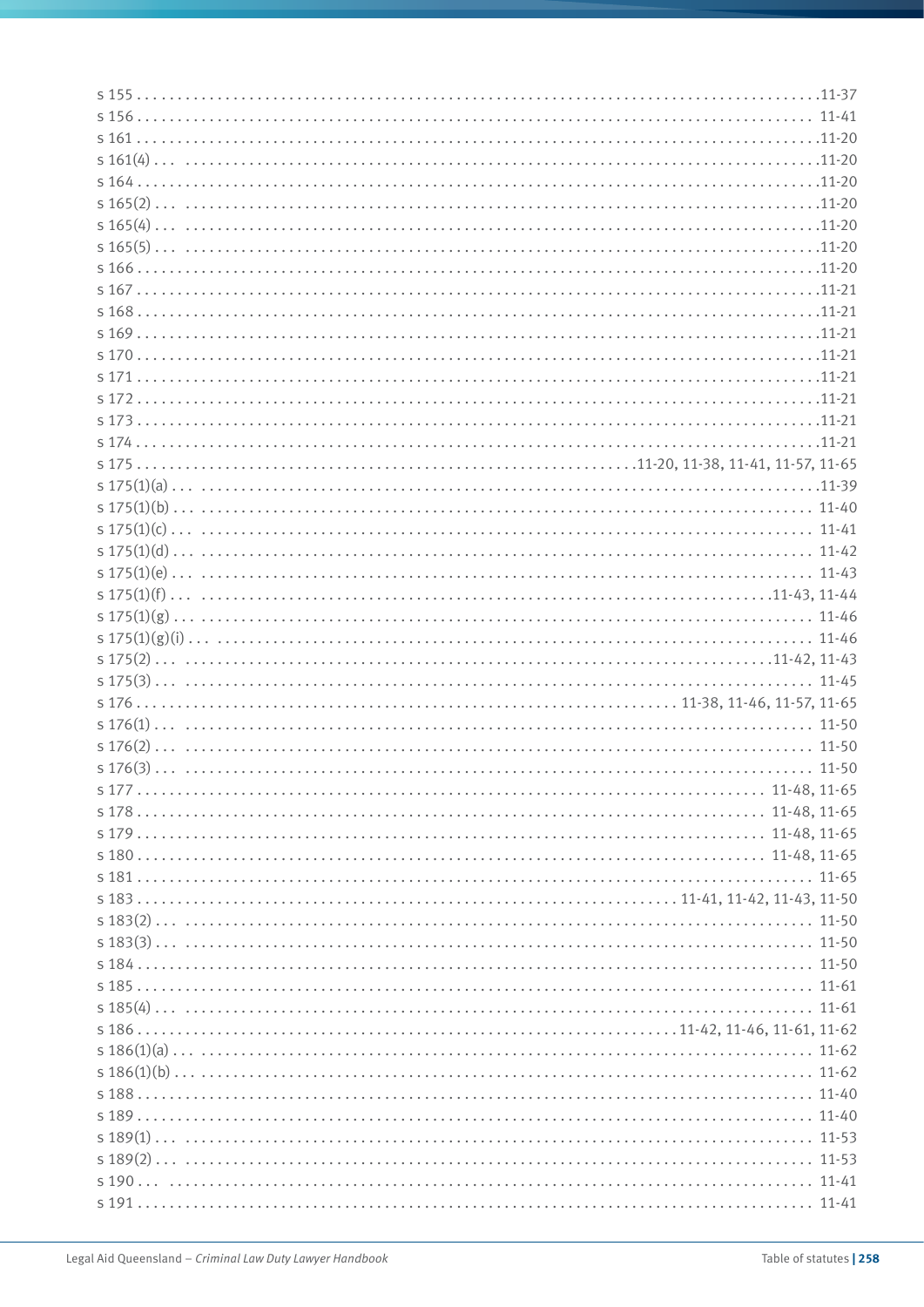| s194 |  |
|------|--|
|      |  |
|      |  |
| s197 |  |
|      |  |
|      |  |
|      |  |
|      |  |
|      |  |
|      |  |
|      |  |
|      |  |
|      |  |
|      |  |
|      |  |
|      |  |
|      |  |
|      |  |
|      |  |
|      |  |
|      |  |
|      |  |
|      |  |
|      |  |
|      |  |
|      |  |
|      |  |
|      |  |
|      |  |
|      |  |
|      |  |
|      |  |
|      |  |
|      |  |
|      |  |
|      |  |
|      |  |
|      |  |
|      |  |
|      |  |
|      |  |
|      |  |
|      |  |
|      |  |
|      |  |
|      |  |
|      |  |
|      |  |